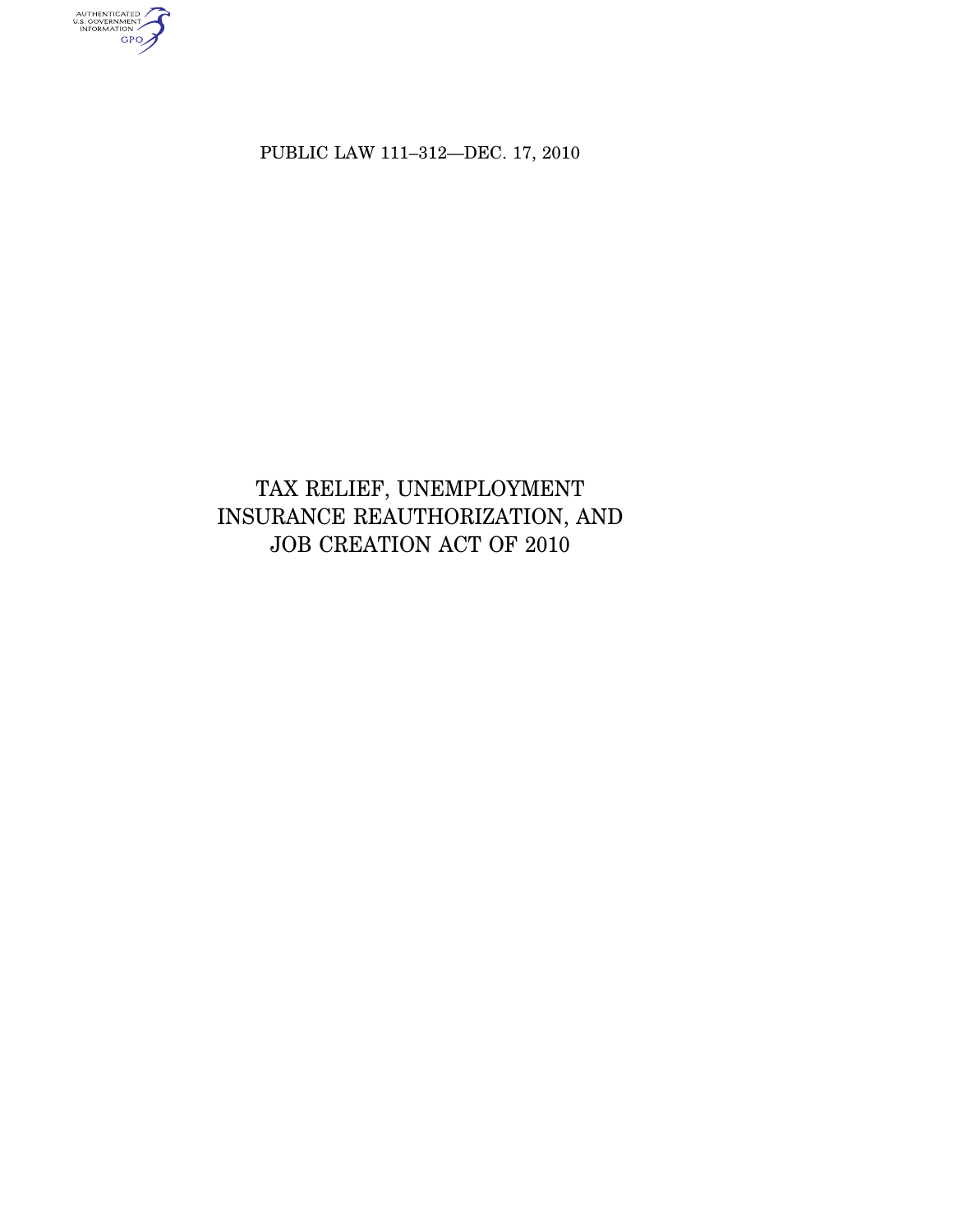## Public Law 111–312 111th Congress

## An Act

Dec. 17, 2010 [H.R. 4853]

To amend the Internal Revenue Code of 1986 to extend the funding and expenditure authority of the Airport and Airway Trust Fund, to amend title 49, United States Code, to extend authorizations for the airport improvement program, and for other purposes.

*Be it enacted by the Senate and House of Representatives of the United States of America in Congress assembled,* 

## **SECTION 1. SHORT TITLE; ETC.**

(a) SHORT TITLE.—This Act may be cited as the ''Tax Relief, Unemployment Insurance Reauthorization, and Job Creation Act of  $2010"$ .

(b) AMENDMENT OF 1986 CODE.—Except as otherwise expressly provided, whenever in this Act an amendment or repeal is expressed in terms of an amendment to, or repeal of, a section or other provision, the reference shall be considered to be made to a section or other provision of the Internal Revenue Code of 1986.

(c) TABLE OF CONTENTS.—The table of contents for this Act is as follows:

#### Sec. 1. Short title; etc.

## TITLE I—TEMPORARY EXTENSION OF TAX RELIEF

- Sec. 101. Temporary extension of 2001 tax relief.
- Sec. 102. Temporary extension of 2003 tax relief. Sec. 103. Temporary extension of 2009 tax relief.
- 

## TITLE II—TEMPORARY EXTENSION OF INDIVIDUAL AMT RELIEF

- Sec. 201. Temporary extension of increased alternative minimum tax exemption amount.
- Sec. 202. Temporary extension of alternative minimum tax relief for nonrefundable personal credits.

#### TITLE III—TEMPORARY ESTATE TAX RELIEF

- Sec. 301. Reinstatement of estate tax; repeal of carryover basis.
- Sec. 302. Modifications to estate, gift, and generation-skipping transfer taxes.
- Sec. 303. Applicable exclusion amount increased by unused exclusion amount of deceased spouse.
- Sec. 304. Application of EGTRRA sunset to this title.

## TITLE IV—TEMPORARY EXTENSION OF INVESTMENT INCENTIVES

- Sec. 401. Extension of bonus depreciation; temporary 100 percent expensing for certain business assets.
- Sec. 402. Temporary extension of increased small business expensing.

## TITLE V—TEMPORARY EXTENSION OF UNEMPLOYMENT INSURANCE AND RELATED MATTERS

- Sec. 501. Temporary extension of unemployment insurance provisions.
- Sec. 502. Temporary modification of indicators under the extended benefit program. Sec. 503. Technical amendment relating to collection of unemployment compensa-
- tion debts.

26 USC 1 note. Tax Relief, Unemployment Insurance Reauthorization, and Job Creation Act of 2010.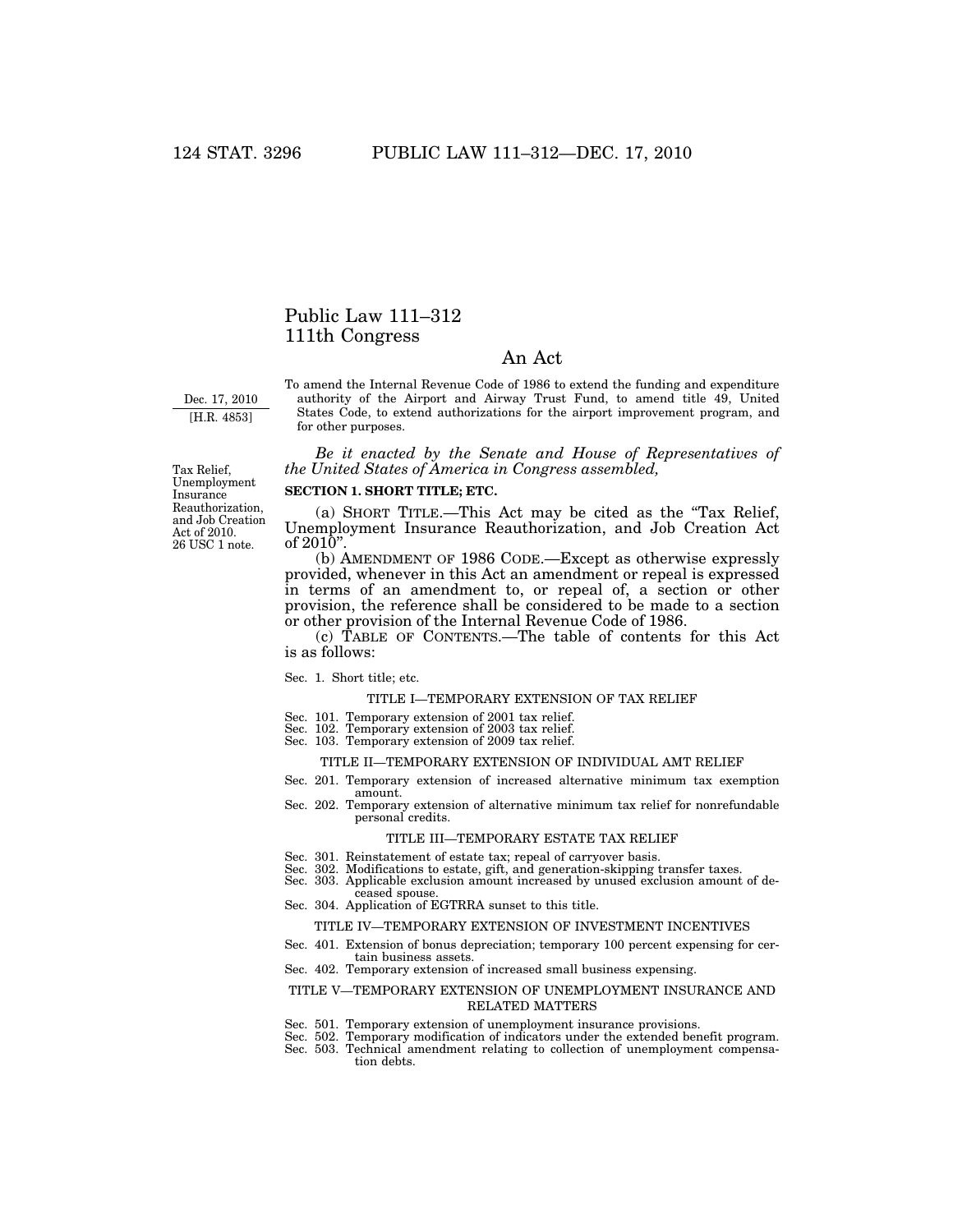- Sec. 504. Technical correction relating to repeal of continued dumping and subsidy offset.
- Sec. 505. Additional extended unemployment benefits under the Railroad Unemployment Insurance Act.

#### TITLE VI—TEMPORARY EMPLOYEE PAYROLL TAX CUT

Sec. 601. Temporary employee payroll tax cut.

#### TITLE VII—TEMPORARY EXTENSION OF CERTAIN EXPIRING PROVISIONS

#### Subtitle A—Energy

- Sec. 701. Incentives for biodiesel and renewable diesel. Sec. 702. Credit for refined coal facilities.
- 
- Sec. 703. New energy efficient home credit.
- Sec. 704. Excise tax credits and outlay payments for alternative fuel and alternative fuel mixtures.
- Sec. 705. Special rule for sales or dispositions to implement FERC or State electric restructuring policy for qualified electric utilities. Sec. 706. Suspension of limitation on percentage depletion for oil and gas from
- marginal wells.
- Sec. 707. Extension of grants for specified energy property in lieu of tax credits. Sec. 708. Extension of provisions related to alcohol used as fuel.
- 
- Sec. 709. Energy efficient appliance credit.
- 
- Sec. 710. Credit for nonbusiness energy property. Sec. 711. Alternative fuel vehicle refueling property.

#### Subtitle B—Individual Tax Relief

- Sec. 721. Deduction for certain expenses of elementary and secondary school teach-
- ers. Sec. 722. Deduction of State and local sales taxes.
- Sec. 723. Contributions of capital gain real property made for conservation purposes.
- Sec. 724. Above-the-line deduction for qualified tuition and related expenses.
- Sec. 725. Tax-free distributions from individual retirement plans for charitable purposes.
- Sec. 726. Look-thru of certain regulated investment company stock in determining gross estate of nonresidents. Sec. 727. Parity for exclusion from income for employer-provided mass transit and
- parking benefits.
- Sec. 728. Refunds disregarded in the administration of Federal programs and federally assisted programs.

#### Subtitle C—Business Tax Relief

- 
- Sec. 731. Research credit. Sec. 732. Indian employment tax credit.
- Sec. 733. New markets tax credit.
- Sec. 734. Railroad track maintenance credit.
- Sec. 735. Mine rescue team training credit.
- Sec. 736. Employer wage credit for employees who are active duty members of the uniformed services.
- Sec. 737. 15-year straight-line cost recovery for qualified leasehold improvements, qualified restaurant buildings and improvements, and qualified retail improvements.
- Sec. 738. 7-year recovery period for motorsports entertainment complexes.
- Sec. 739. Accelerated depreciation for business property on an Indian reservation.
- Sec. 740. Enhanced charitable deduction for contributions of food inventory. Sec. 741. Enhanced charitable deduction for contributions of book inventories to
- public schools.
- Sec. 742. Enhanced charitable deduction for corporate contributions of computer inventory for educational purposes.
- Sec. 743. Election to expense mine safety equipment.
- Sec. 744. Special expensing rules for certain film and television productions.
- Sec. 745. Expensing of environmental remediation costs.
- Sec. 746. Deduction allowable with respect to income attributable to domestic production activities in Puerto Rico.
- Sec. 747. Modification of tax treatment of certain payments to controlling exempt organizations.
- Sec. 748. Treatment of certain dividends of regulated investment companies.
- Sec. 749. RIC qualified investment entity treatment under FIRPTA. Sec. 750. Exceptions for active financing income.
- 
- Sec. 751. Look-thru treatment of payments between related controlled foreign corporations under foreign personal holding company rules.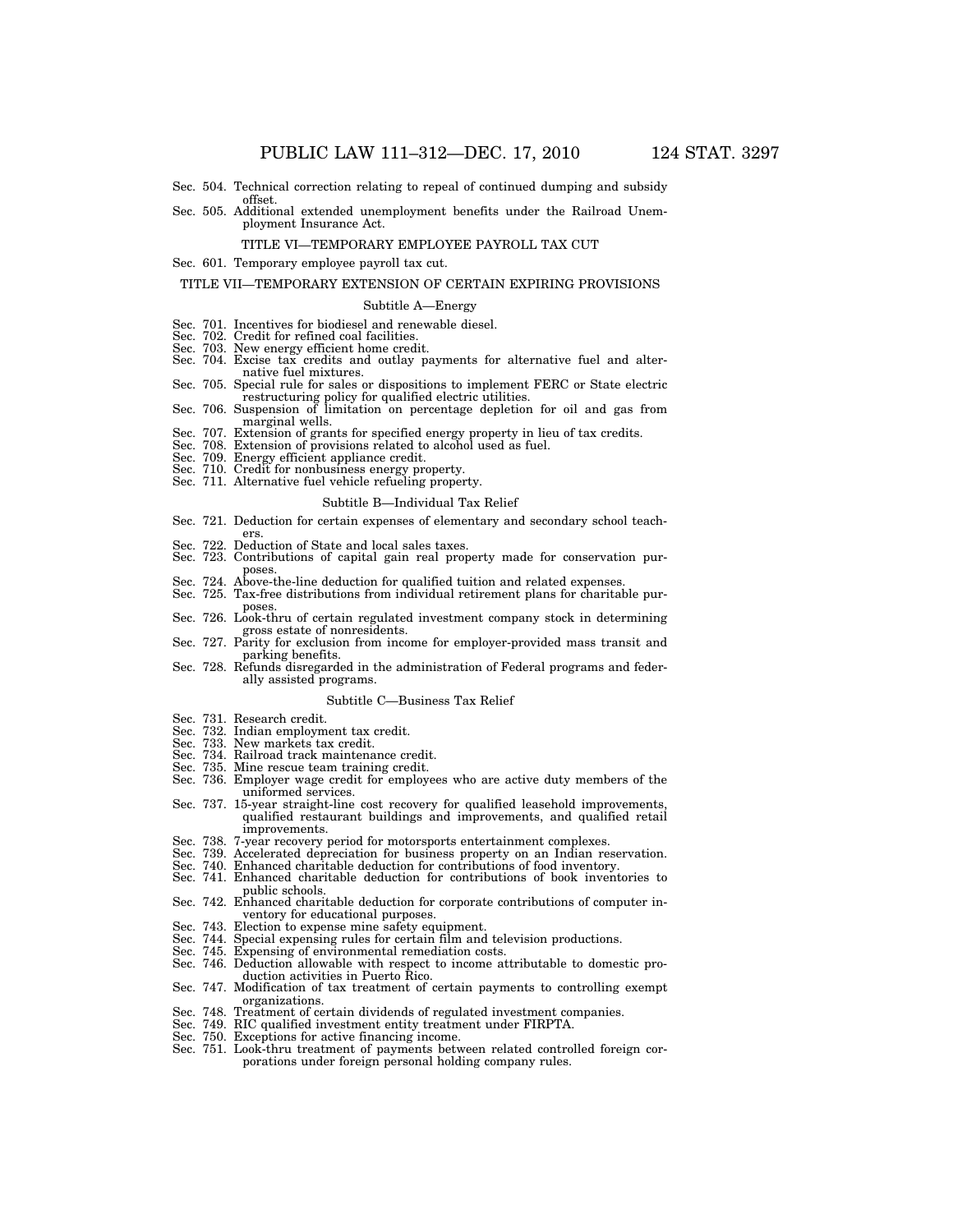- Sec. 752. Basis adjustment to stock of S corps making charitable contributions of property.
- Sec. 753. Empowerment zone tax incentives.
- Sec. 754. Tax incentives for investment in the District of Columbia.
- Sec. 755. Temporary increase in limit on cover over of rum excise taxes to Puerto Rico and the Virgin Islands.
- Sec. 756. American Samoa economic development credit.
- Sec. 757. Work opportunity credit.
- Sec. 758. Qualified zone academy bonds.
- Sec. 759. Mortgage insurance premiums.
- Sec. 760. Temporary exclusion of 100 percent of gain on certain small business stock.

#### Subtitle D—Temporary Disaster Relief Provisions

#### SUBPART A—NEW YORK LIBERTY ZONE

Sec. 761. Tax-exempt bond financing.

#### SUBPART B—GO ZONE

- Sec. 762. Increase in rehabilitation credit.
- Sec. 763. Low-income housing credit rules for buildings in GO zones.
- Sec. 764. Tax-exempt bond financing.
- Sec. 765. Bonus depreciation deduction applicable to the GO Zone.

#### TITLE VIII—BUDGETARY PROVISIONS

Sec. 801. Determination of budgetary effects.

Sec. 802. Emergency designations.

''December 31, 2012''.

# **TITLE I—TEMPORARY EXTENSION OF TAX RELIEF**

### **SEC. 101. TEMPORARY EXTENSION OF 2001 TAX RELIEF.**

(a) TEMPORARY EXTENSION.— (1) IN GENERAL.—Section 901 of the Economic Growth and

26 USC 1 note.

(2) EFFECTIVE DATE.—The amendment made by this subsection shall take effect as if included in the enactment of the Economic Growth and Tax Relief Reconciliation Act of 2001.

Tax Relief Reconciliation Act of 2001 is amended by striking ''December 31, 2010'' both places it appears and inserting

(b) SEPARATE SUNSET FOR EXPANSION OF ADOPTION BENEFITS UNDER THE PATIENT PROTECTION AND AFFORDABLE CARE ACT.—

(1) IN GENERAL.—Subsection (c) of section 10909 of the Patient Protection and Affordable Care Act is amended to read as follows:

''(c) SUNSET PROVISION.—Each provision of law amended by this section is amended to read as such provision would read if this section had never been enacted. The amendments made by the preceding sentence shall apply to taxable years beginning after December 31, 2011.''.

(2) CONFORMING AMENDMENT.—Subsection (d) of section 10909 of such Act is amended by striking ''The amendments'' and inserting "Except as provided in subsection (c), the amendments''.

### **SEC. 102. TEMPORARY EXTENSION OF 2003 TAX RELIEF.**

26 USC 1 note.

(a) IN GENERAL.—Section 303 of the Jobs and Growth Tax Relief Reconciliation Act of 2003 is amended by striking ''December 31, 2010'' and inserting ''December 31, 2012''.

26 USC 1 note.

*Ante*, p. 1023.

Applicability.

*Ante*, p. 1024.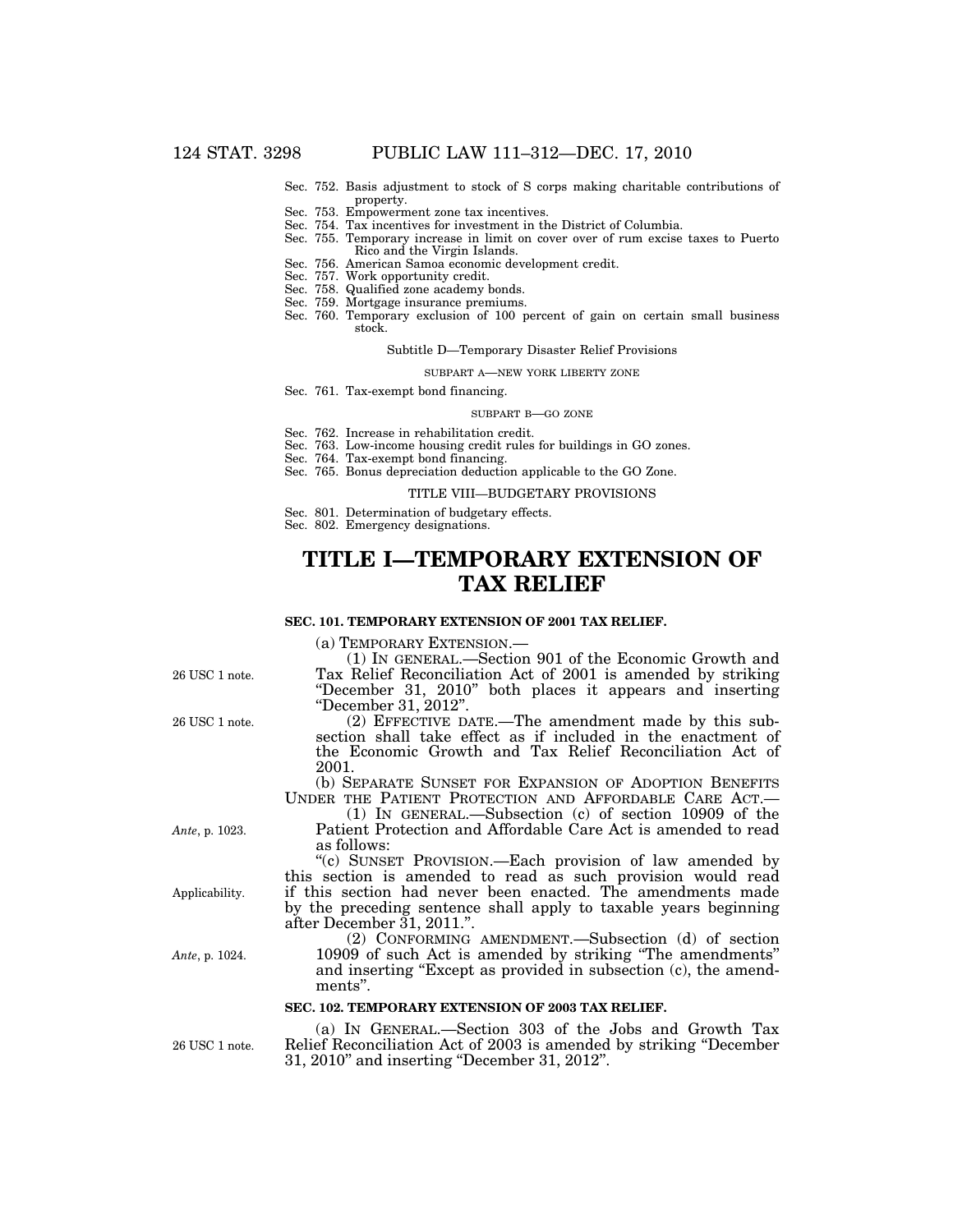(b) EFFECTIVE DATE.—The amendment made by this section 26 USC 1 note. shall take effect as if included in the enactment of the Jobs and Growth Tax Relief Reconciliation Act of 2003.

## **SEC. 103. TEMPORARY EXTENSION OF 2009 TAX RELIEF.**

(a) AMERICAN OPPORTUNITY TAX CREDIT.— (1) IN GENERAL.—Section 25A(i) is amended by striking 26 USC 25A. "or  $2010$ " and inserting ",  $2010$ ,  $2011$ , or  $2012$ ".

(2) TREATMENT OF POSSESSIONS.—Section 1004(c)(1) of the American Recovery and Reinvestment Tax Act of 2009 is amended by striking ''and 2010'' each place it appears and inserting '', 2010, 2011, and 2012''.

(b) CHILD TAX CREDIT.—Section  $24(d)(4)$  is amended—

(1) by striking ''2009 AND 2010'' in the heading and inserting ''2009, 2010, 2011, AND 2012'', and

(2) by striking ''or 2010'' and inserting '', 2010, 2011, or  $2012$ ".

(c) EARNED INCOME TAX CREDIT.—Section 32(b)(3) is amended— (1) by striking ''2009 AND 2010'' in the heading and inserting ''2009, 2010, 2011, AND 2012'', and

(2) by striking "or 2010" and inserting ", 2010, 2011, or  $2012$ ".

(d) EFFECTIVE DATE.—The amendments made by this section 26 USC 24 note. shall apply to taxable years beginning after December 31, 2010.

## **TITLE II—TEMPORARY EXTENSION OF INDIVIDUAL AMT RELIEF**

### **SEC. 201. TEMPORARY EXTENSION OF INCREASED ALTERNATIVE MIN-IMUM TAX EXEMPTION AMOUNT.**

(a) IN GENERAL.—Paragraph  $(1)$  of section  $55(d)$  is amended—

 $(1)$  by striking "\$70,950" and all that follows through "2009" in subparagraph (A) and inserting ''\$72,450 in the case of taxable years beginning in 2010 and \$74,450 in the case of taxable years beginning in 2011'', and

 $(2)$  by striking "\$46,700" and all that follows through "2009" in subparagraph (B) and inserting ''\$47,450 in the case of taxable years beginning in 2010 and \$48,450 in the case of taxable years beginning in 2011''.

(b) EFFECTIVE DATE.—The amendments made by this section 26 USC 55 note. shall apply to taxable years beginning after December 31, 2009.

(c) REPEAL OF EGTRRA SUNSET.—Title IX of the Economic Growth and Tax Relief Reconciliation Act of 2001 (relating to sunset of provisions of such Act) shall not apply to title VII of such Act (relating to alternative minimum tax).

#### **SEC. 202. TEMPORARY EXTENSION OF ALTERNATIVE MINIMUM TAX RELIEF FOR NONREFUNDABLE PERSONAL CREDITS.**

(a) IN GENERAL.—Paragraph  $(2)$  of section  $26(a)$  is amended— (1) by striking "or 2009" and inserting "2009, 2010, or 2011'', and

 $(2)$  by striking "2009" in the heading thereof and inserting  $"2011"$ .

(b) EFFECTIVE DATE.—The amendments made by this section 26 USC 26 note. shall apply to taxable years beginning after December 31, 2009.

26 USC 1 note.

26 USC 25A note.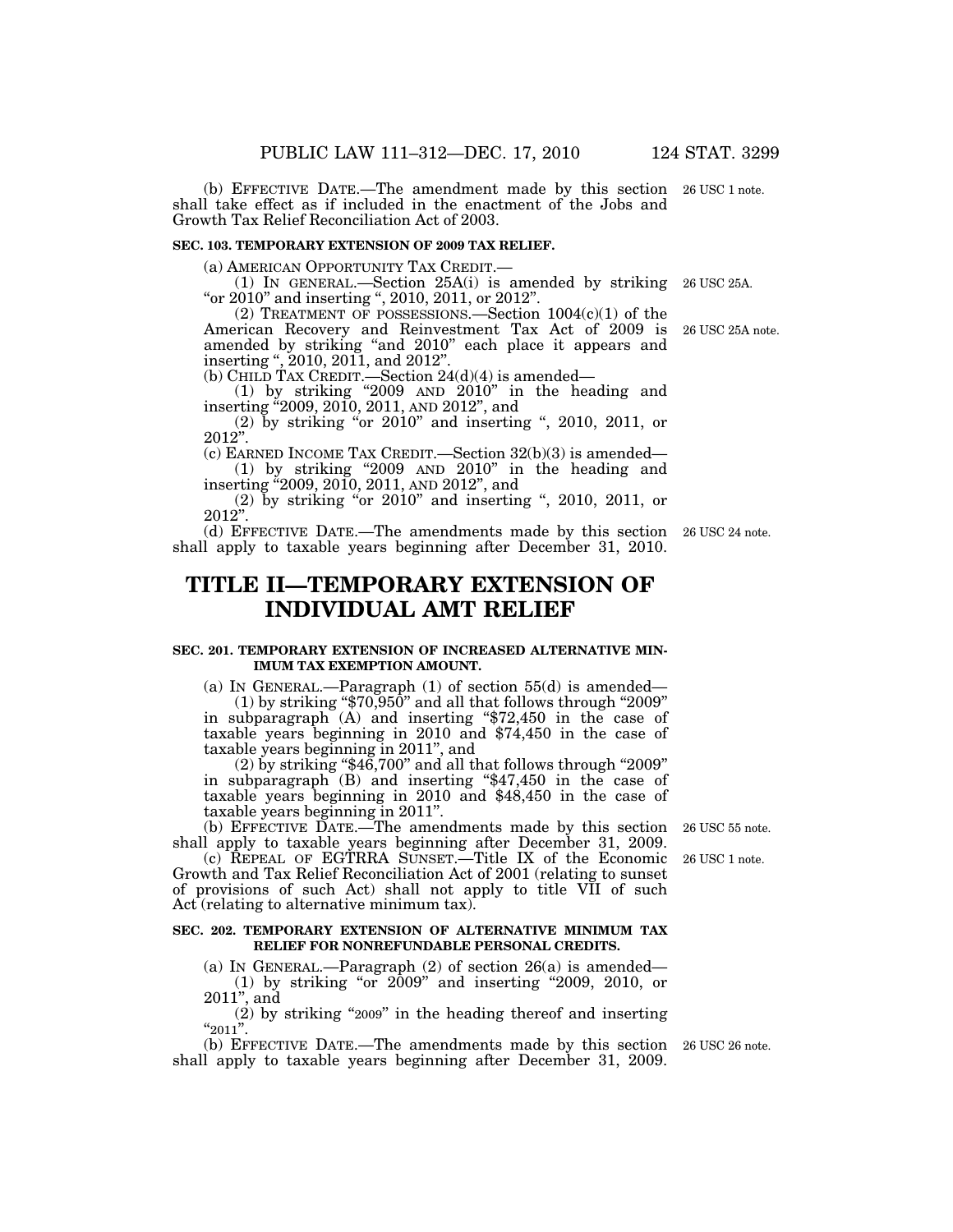## **TITLE III—TEMPORARY ESTATE TAX RELIEF**

## **SEC. 301. REINSTATEMENT OF ESTATE TAX; REPEAL OF CARRYOVER BASIS.**

(a) IN GENERAL.—Each provision of law amended by subtitle A or E of title V of the Economic Growth and Tax Relief Reconciliation Act of 2001 is amended to read as such provision would read if such subtitle had never been enacted.

(b) CONFORMING AMENDMENT.—On and after January 1, 2011, paragraph (1) of section 2505(a) of the Internal Revenue Code of 1986 is amended to read as such paragraph would read if section 521(b)(2) of the Economic Growth and Tax Relief Reconciliation Act of 2001 had never been enacted.

(c) SPECIAL ELECTION WITH RESPECT TO ESTATES OF DECEDENTS DYING IN 2010.—Notwithstanding subsection (a), in the case of an estate of a decedent dying after December 31, 2009, and before January 1, 2011, the executor (within the meaning of section 2203 of the Internal Revenue Code of 1986) may elect to apply such Code as though the amendments made by subsection (a) do not apply with respect to chapter 11 of such Code and with respect to property acquired or passing from such decedent (within the meaning of section 1014(b) of such Code). Such election shall be made at such time and in such manner as the Secretary of the Treasury or the Secretary's delegate shall provide. Such an election once made shall be revocable only with the consent of the Secretary of the Treasury or the Secretary's delegate. For purposes of section  $2652(a)(1)$  of such Code, the determination of whether any property is subject to the tax imposed by such chapter 11 shall be made without regard to any election made under this subsection.

(d) EXTENSION OF TIME FOR PERFORMING CERTAIN ACTS.—

(1) ESTATE TAX.—In the case of the estate of a decedent dying after December 31, 2009, and before the date of the enactment of this Act, the due date for—

(A) filing any return under section 6018 of the Internal Revenue Code of 1986 (including any election required to be made on such a return) as such section is in effect after the date of the enactment of this Act without regard to any election under subsection (c),

(B) making any payment of tax under chapter 11 of such Code, and

(C) making any disclaimer described in section 2518(b) of such Code of an interest in property passing by reason of the death of such decedent,

shall not be earlier than the date which is 9 months after the date of the enactment of this Act.

(2) GENERATION-SKIPPING TAX.—In the case of any generation-skipping transfer made after December 31, 2009, and before the date of the enactment of this Act, the due date for filing any return under section 2662 of the Internal Revenue Code of 1986 (including any election required to be made on such a return) shall not be earlier than the date which is 9 months after the date of the enactment of this Act.

Time period. 26 USC 2001 note. 26 USC 2505. Effective date. 26 USC 2505 note. 26 USC 121, 684, 1014, 1022, 1040, 1221, 1246, 1291, 1296, 2210, 2664, 6018, 6019, 6075, 6716, 7701.

26 USC 6075 note.

Deadline. 26 USC 2662 note.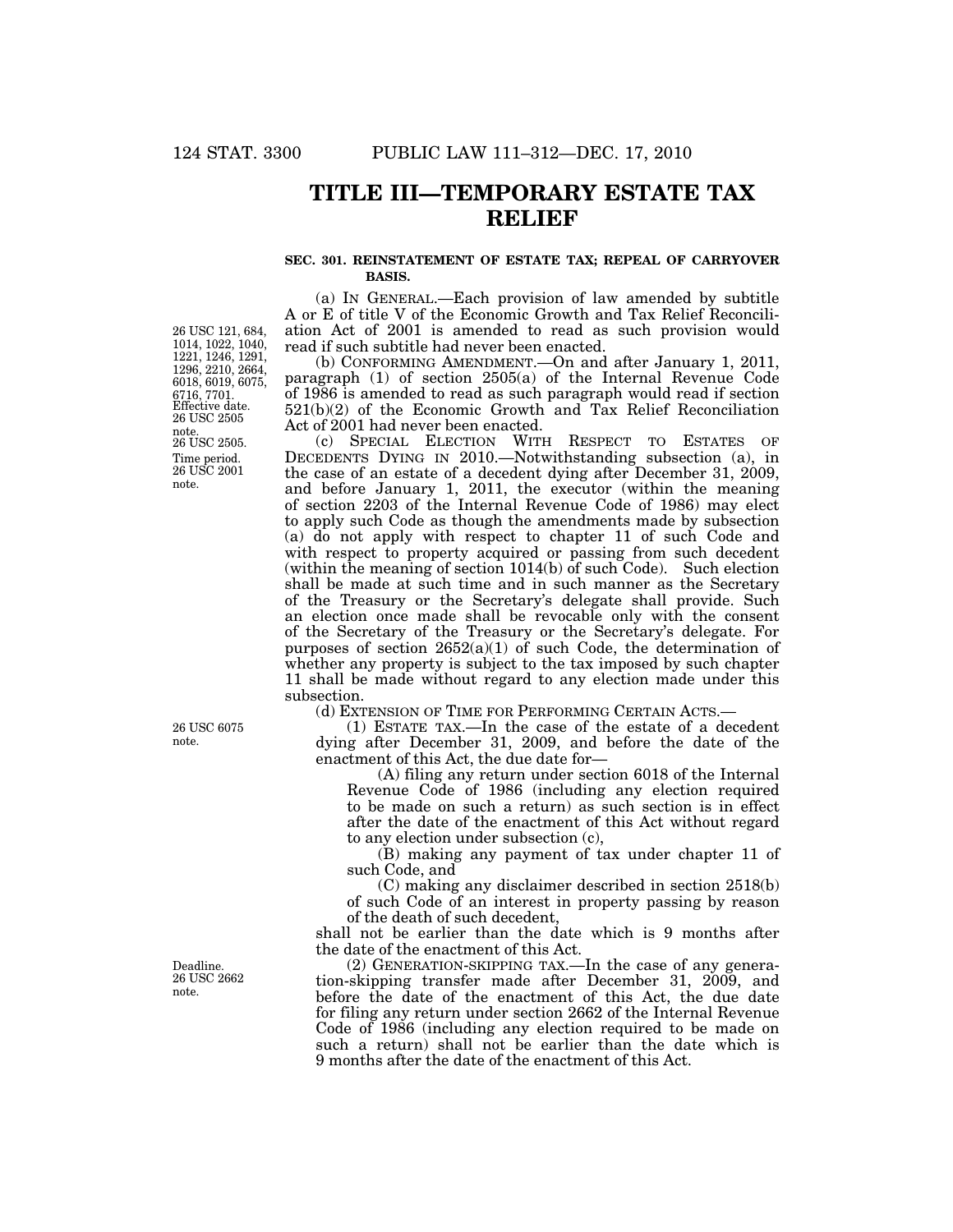(e) EFFECTIVE DATE.—Except as otherwise provided in this section, the amendments made by this section shall apply to estates of decedents dying, and transfers made, after December 31, 2009.

## **SEC. 302. MODIFICATIONS TO ESTATE, GIFT, AND GENERATION-SKIP-PING TRANSFER TAXES.**

(a) MODIFICATIONS TO ESTATE TAX.—

(1) \$5,000,000 APPLICABLE EXCLUSION AMOUNT.—Subsection (c) of section 2010 is amended to read as follows:

''(c) APPLICABLE CREDIT AMOUNT.—

''(1) IN GENERAL.—For purposes of this section, the applicable credit amount is the amount of the tentative tax which would be determined under section 2001(c) if the amount with respect to which such tentative tax is to be computed were equal to the applicable exclusion amount.

"(2) APPLICABLE EXCLUSION AMOUNT.

''(A) IN GENERAL.—For purposes of this subsection, the applicable exclusion amount is \$5,000,000.

''(B) INFLATION ADJUSTMENT.—In the case of any decedent dying in a calendar year after 2011, the dollar amount in subparagraph (A) shall be increased by an amount equal to—

''(i) such dollar amount, multiplied by

''(ii) the cost-of-living adjustment determined under section  $1(f)(3)$  for such calendar year by substituting 'calendar year 2010' for 'calendar year 1992' in subparagraph (B) thereof.

If any amount as adjusted under the preceding sentence is not a multiple of \$10,000, such amount shall be rounded to the nearest multiple of \$10,000.''.

(2) MAXIMUM ESTATE TAX RATE EQUAL TO 35 PERCENT.— Subsection (c) of section 2001 is amended—

(A) by striking ''Over \$500,000'' and all that follows in the table contained in paragraph (1) and inserting the following:

''Over \$500,000 ............................ \$155,800, plus 35 percent of the excess of such amount over \$500,000.'',

 $(B)$  by striking " $(1)$  In GENERAL.—", and

(C) by striking paragraph (2).

(b) MODIFICATIONS TO GIFT TAX.—

(1) RESTORATION OF UNIFIED CREDIT AGAINST GIFT TAX.—

(A) IN GENERAL.—Paragraph (1) of section 2505(a), after the application of section 301(b), is amended by striking ''(determined as if the applicable exclusion amount were \$1,000,000)''.

(B) EFFECTIVE DATE.—The amendment made by this paragraph shall apply to gifts made after December 31, 2010. 26 USC 2505 note.

(2) MODIFICATION OF GIFT TAX RATE.—On and after January 1, 2011, subsection (a) of section 2502 is amended to read as such subsection would read if section 511(d) of the Economic Growth and Tax Relief Reconciliation Act of 2001 had never been enacted.

Effective date. 26 USC 2502

note.

26 USC 2010.

26 USC 121 note.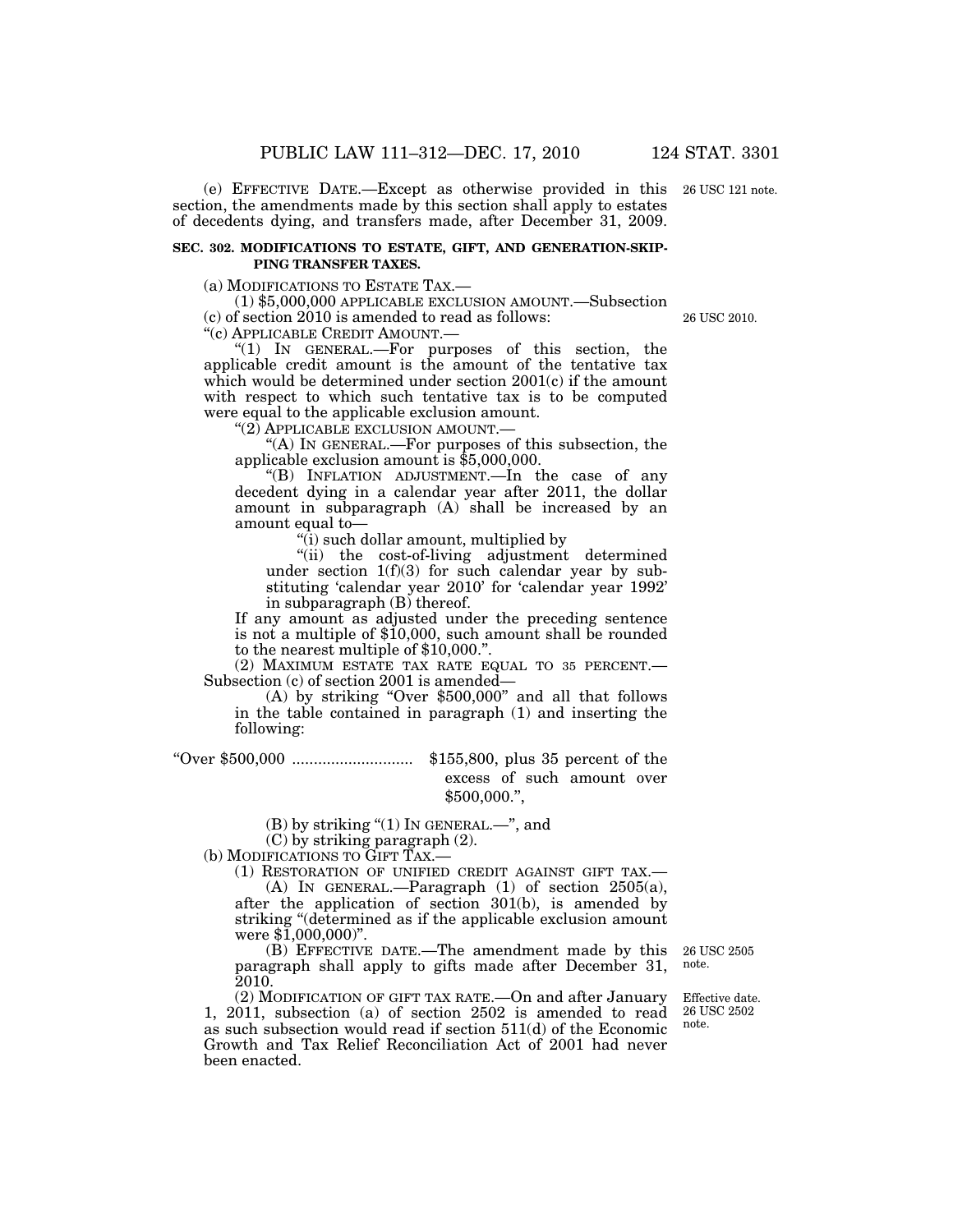Time period. 26 USC 2641 note.

(c) MODIFICATION OF GENERATION-SKIPPING TRANSFER TAX.— In the case of any generation-skipping transfer made after December 31, 2009, and before January 1, 2011, the applicable rate determined under section 2641(a) of the Internal Revenue Code of 1986 shall be zero.

(d) MODIFICATIONS OF ESTATE AND GIFT TAXES TO REFLECT DIFFERENCES IN CREDIT RESULTING FROM DIFFERENT TAX RATES.—

(1) ESTATE TAX.—

(A) IN GENERAL.—Section  $2001(b)(2)$  is amended by striking "if the provisions of subsection (c) (as in effect at the decedent's death)'' and inserting ''if the modifications described in subsection (g)''.

(B) MODIFICATIONS.—Section 2001 is amended by adding at the end the following new subsection:

"(g) MODIFICATIONS TO GIFT TAX PAYABLE TO REFLECT DIF-FERENT TAX RATES.—For purposes of applying subsection (b)(2) with respect to 1 or more gifts, the rates of tax under subsection (c) in effect at the decedent's death shall, in lieu of the rates of tax in effect at the time of such gifts, be used both to compute—

" $(1)$  the tax imposed by chapter 12 with respect to such gifts, and

 $(2)$  the credit allowed against such tax under section 2505, including in computing—

''(A) the applicable credit amount under section  $2505(a)(1)$ , and

''(B) the sum of the amounts allowed as a credit for all preceding periods under section 2505(a)(2).''.

 $(2)$  GIFT TAX.—Section 2505(a) is amended by adding at the end the following new flush sentence:

Applicability.

''For purposes of applying paragraph (2) for any calendar year, the rates of tax in effect under section  $2502(a)(2)$  for such calendar year shall, in lieu of the rates of tax in effect for preceding calendar periods, be used in determining the amounts allowable as a credit under this section for all preceding calendar periods."

(e) CONFORMING AMENDMENT.—Section 2511 is amended by striking subsection (c).

(f) EFFECTIVE DATE.—Except as otherwise provided in this subsection, the amendments made by this section shall apply to estates of decedents dying, generation-skipping transfers, and gifts made, after December 31, 2009.

## **SEC. 303. APPLICABLE EXCLUSION AMOUNT INCREASED BY UNUSED EXCLUSION AMOUNT OF DECEASED SPOUSE.**

(a) IN GENERAL.—Section  $2010(c)$ , as amended by section  $302(a)$ , is amended by striking paragraph (2) and inserting the following new paragraphs:

 $(2)$  APPLICABLE EXCLUSION AMOUNT.—For purposes of this subsection, the applicable exclusion amount is the sum of— ''(A) the basic exclusion amount, and

''(B) in the case of a surviving spouse, the deceased spousal unused exclusion amount.

"(3) BASIC EXCLUSION AMOUNT.-

''(A) IN GENERAL.—For purposes of this subsection, the basic exclusion amount is \$5,000,000.

''(B) INFLATION ADJUSTMENT.—In the case of any decedent dying in a calendar year after 2011, the dollar

26 USC 2001 note.

Applicability.

26 USC 2001.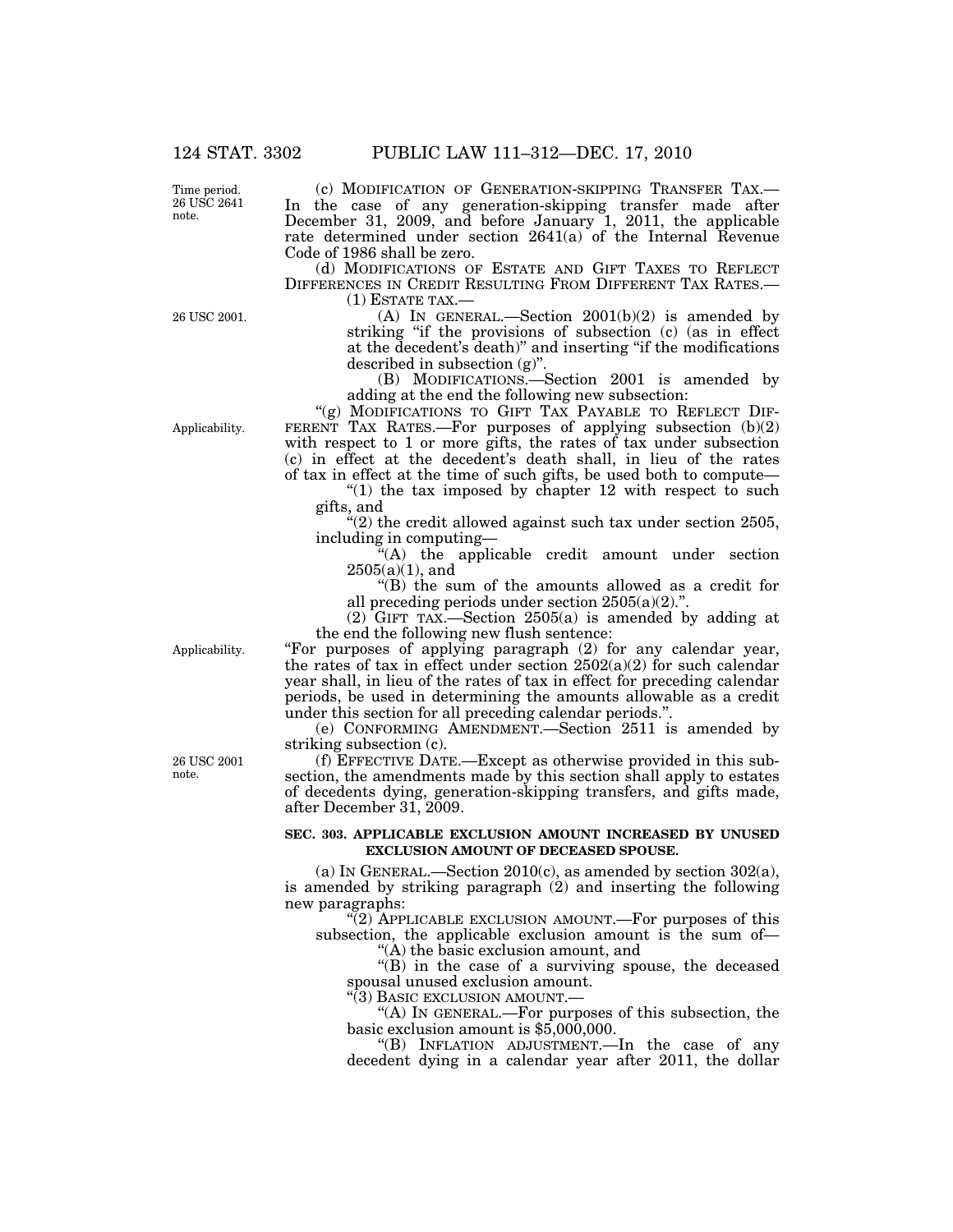amount in subparagraph (A) shall be increased by an amount equal to—

''(i) such dollar amount, multiplied by

''(ii) the cost-of-living adjustment determined under section 1(f)(3) for such calendar year by substituting 'calendar year 2010' for 'calendar year 1992' in subparagraph (B) thereof.

If any amount as adjusted under the preceding sentence is not a multiple of \$10,000, such amount shall be rounded to the nearest multiple of \$10,000.

''(4) DECEASED SPOUSAL UNUSED EXCLUSION AMOUNT.—For purposes of this subsection, with respect to a surviving spouse of a deceased spouse dying after December 31, 2010, the term 'deceased spousal unused exclusion amount' means the lesser of—

''(A) the basic exclusion amount, or

''(B) the excess of—

"(i) the basic exclusion amount of the last such deceased spouse of such surviving spouse, over

"(ii) the amount with respect to which the tentative tax is determined under section 2001(b)(1) on the estate of such deceased spouse.

"(5) SPECIAL RULES.-

''(A) ELECTION REQUIRED.—A deceased spousal unused exclusion amount may not be taken into account by a surviving spouse under paragraph (2) unless the executor of the estate of the deceased spouse files an estate tax return on which such amount is computed and makes an election on such return that such amount may be so taken into account. Such election, once made, shall be irrevocable. No election may be made under this subparagraph if such return is filed after the time prescribed by law (including extensions) for filing such return.

''(B) EXAMINATION OF PRIOR RETURNS AFTER EXPIRATION OF PERIOD OF LIMITATIONS WITH RESPECT TO DECEASED SPOUSAL UNUSED EXCLUSION AMOUNT.—Notwithstanding any period of limitation in section 6501, after the time has expired under section 6501 within which a tax may be assessed under chapter 11 or 12 with respect to a deceased spousal unused exclusion amount, the Secretary may examine a return of the deceased spouse to make determinations with respect to such amount for purposes of carrying out this subsection.

''(6) REGULATIONS.—The Secretary shall prescribe such regulations as may be necessary or appropriate to carry out this subsection.''.

(b) CONFORMING AMENDMENTS.—

(1) Paragraph (1) of section 2505(a), as amended by section  $302(b)(1)$ , is amended to read as follows:

26 USC 2505.

"(1) the applicable credit amount in effect under section 2010(c) which would apply if the donor died as of the end of the calendar year, reduced by''.

 $(2)$  Section  $2631(c)$  is amended by striking "the applicable exclusion amount'' and inserting ''the basic exclusion amount''.

(3) Section  $6018(a)(1)$  is amended by striking "applicable" exclusion amount" and inserting "basic exclusion amount". (c) EFFECTIVE DATES.— Applicability.

26 USC 2010 note.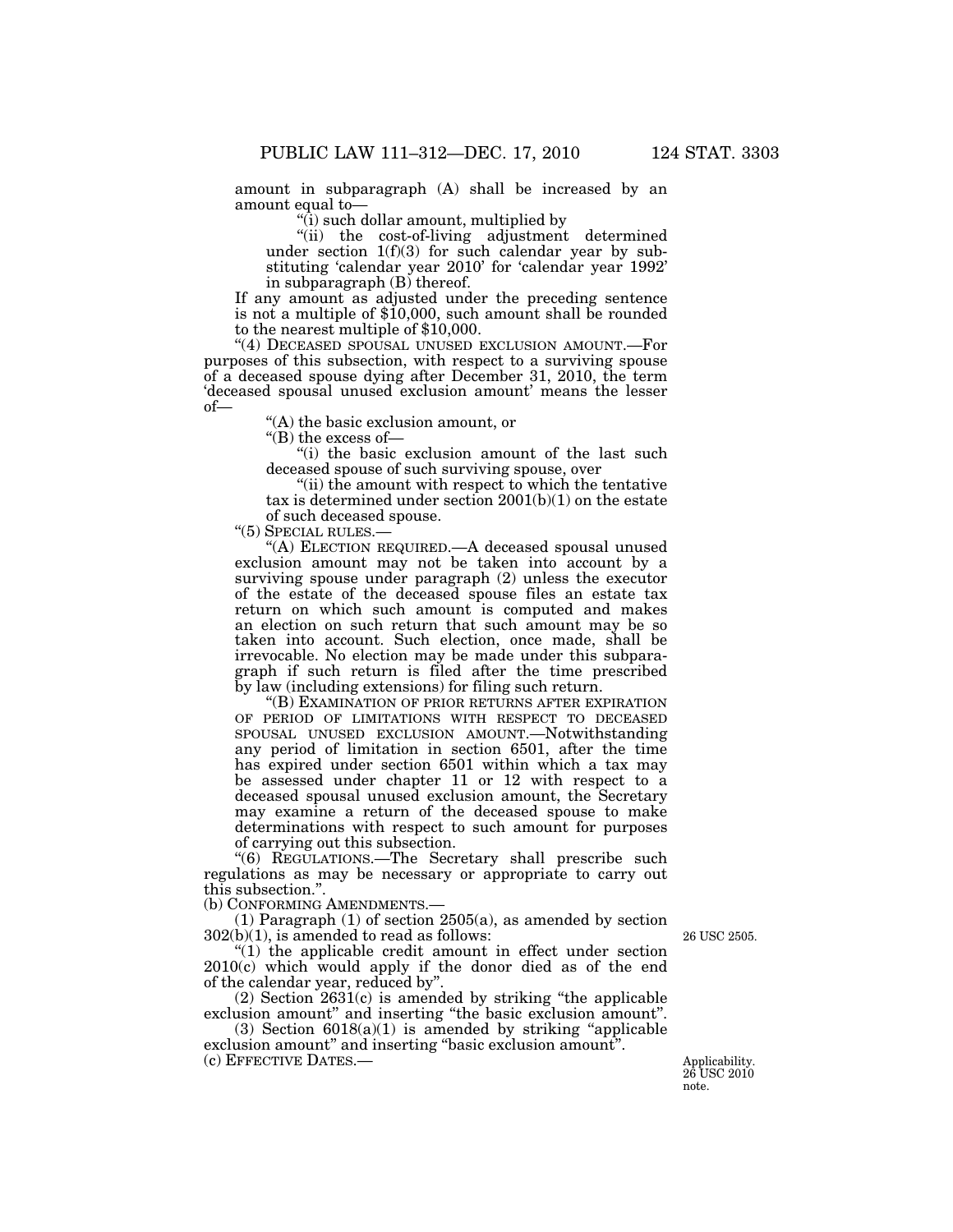(1) IN GENERAL.—Except as provided in paragraph (2), the amendments made by this section shall apply to estates of decedents dying and gifts made after December 31, 2010.

(2) CONFORMING AMENDMENT RELATING TO GENERATION- SKIPPING TRANSFERS.—The amendment made by subsection (b)(2) shall apply to generation-skipping transfers after December 31, 2010.

26 USC 121 note.

## **SEC. 304. APPLICATION OF EGTRRA SUNSET TO THIS TITLE.**

Section 901 of the Economic Growth and Tax Relief Reconciliation Act of 2001 shall apply to the amendments made by this title.

# **TITLE IV—TEMPORARY EXTENSION OF INVESTMENT INCENTIVES**

#### **SEC. 401. EXTENSION OF BONUS DEPRECIATION; TEMPORARY 100 PER-CENT EXPENSING FOR CERTAIN BUSINESS ASSETS.**

26 USC 168.

(a) IN GENERAL.—Paragraph (2) of section 168(k) is amended— (1) by striking "January 1, 2012" in subparagraph  $(A)(iv)$ and inserting ''January 1, 2014'', and

(2) by striking ''January 1, 2011'' each place it appears and inserting ''January 1, 2013''.

(b) TEMPORARY 100 PERCENT EXPENSING.—Subsection (k) of section 168 is amended by adding at the end the following new paragraph:

Applicability.

''(5) SPECIAL RULE FOR PROPERTY ACQUIRED DURING CERTAIN PRE-2012 PERIODS.—In the case of qualified property acquired by the taxpayer (under rules similar to the rules of clauses  $(iii)$  and  $(iii)$  of paragraph  $(2)(A)$  after September 8, 2010, and before January 1, 2012, and which is placed in service by the taxpayer before January 1, 2012 (January 1, 2013, in the case of property described in subparagraph  $(2)(B)$  or  $(2)(C)$ ), paragraph  $(1)(A)$  shall be applied by substituting '100 percent' for '50 percent'.".

(c) EXTENSION OF ELECTION TO ACCELERATE THE AMT CREDIT IN LIEU OF BONUS DEPRECIATION.—

(1) EXTENSION.—Clause (iii) of section  $168(k)(4)(D)$  is amended by striking ''or production'' and all that follows and inserting ''or production—

''(I) after March 31, 2008, and before January 1, 2010, and

''(II) after December 31, 2010, and before January 1, 2013,

shall be taken into account under subparagraph (B)(ii) thereof,''.

(2) RULES FOR ROUND 2 EXTENSION PROPERTY.—Paragraph (4) of section 168(k) is amended by adding at the end the following new subparagraph:

 $\sqrt[36]{(I)}$  SPECIAL RULES FOR ROUND 2 EXTENSION PROPERTY.—

''(i) IN GENERAL.—In the case of round 2 extension property, this paragraph shall be applied without regard to—

''(I) the limitation described in subparagraph (B)(i) thereof, and

Time periods.

Applicability.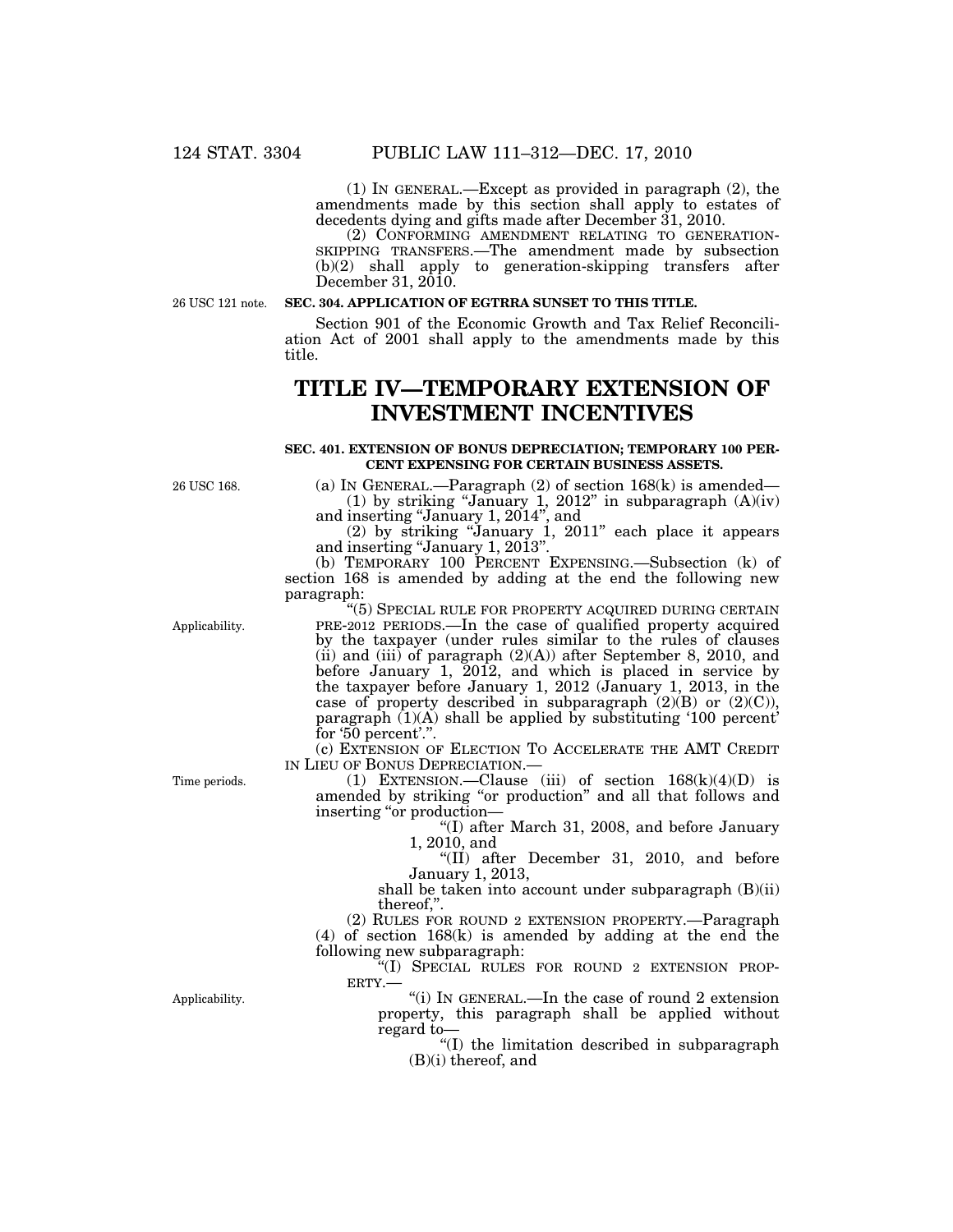''(II) the business credit increase amount under subparagraph  $(E)(iii)$  thereof.

"(ii) TAXPAYERS PREVIOUSLY ELECTING ACCELERA-TION.—In the case of a taxpayer who made the election under subparagraph (A) for its first taxable year ending after March 31, 2008, or a taxpayer who made the election under subparagraph  $(H)(ii)$  for its first taxable year ending after December 31, 2008—

''(I) the taxpayer may elect not to have this paragraph apply to round 2 extension property, but

''(II) if the taxpayer does not make the election under subclause (I), in applying this paragraph to the taxpayer the bonus depreciation amount, maximum amount, and maximum increase amount shall be computed and applied to eligible qualified property which is round 2 extension property.

The amounts described in subclause (II) shall be computed separately from any amounts computed with respect to eligible qualified property which is not round 2 extension property.

''(iii) TAXPAYERS NOT PREVIOUSLY ELECTING ACCEL-ERATION.—In the case of a taxpayer who neither made the election under subparagraph (A) for its first taxable year ending after March 31, 2008, nor made the election under subparagraph (H)(ii) for its first taxable year ending after December 31, 2008—

"(I) the taxpayer may elect to have this paragraph apply to its first taxable year ending after December 31, 2010, and each subsequent taxable year, and

''(II) if the taxpayer makes the election under subclause (I), this paragraph shall only apply to eligible qualified property which is round 2 extension property.

''(iv) ROUND 2 EXTENSION PROPERTY.—For purposes of this subparagraph, the term 'round 2 extension property' means property which is eligible qualified property solely by reason of the extension of the application of the special allowance under paragraph (1) pursuant to the amendments made by section 401(a) of the Tax Relief, Unemployment Insurance Reauthorization, and Job Creation Act of 2010 (and the application of such extension to this paragraph pursuant to the amendment made by section  $401(\tilde{c})(1)$  of such Act).".

(d) CONFORMING AMENDMENTS.—

(1) The heading for subsection (k) of section 168 is amended 26 USC 168. by striking ''JANUARY 1, 2011'' and inserting ''JANUARY 1, 2013''.

(2) The heading for clause (ii) of section  $168(k)(2)(B)$  is amended by striking ''PRE-JANUARY 1, 2011'' and inserting ''PRE-JANUARY 1, 2013''.

(3) Subparagraph (D) of section 168(k)(4) is amended—

 $(A)$  by striking clauses (iv) and (v),

(B) by inserting "and" at the end of clause (ii), and (C) by striking the comma at the end of clause (iii) and inserting a period.

(4) Paragraph  $(5)$  of section 168(l) is amended—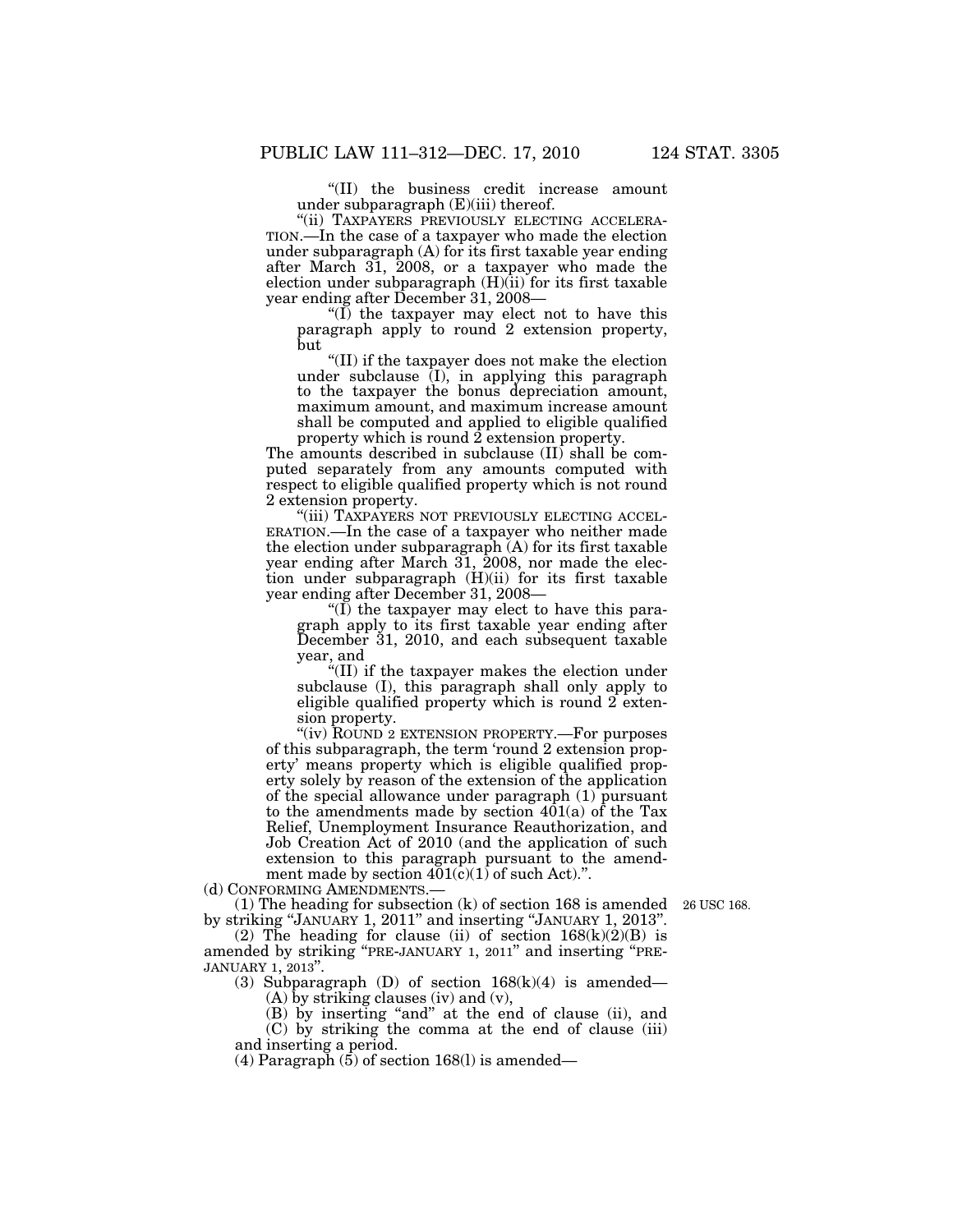(A) by inserting "and" at the end of subparagraph (A),

(B) by striking subparagraph (B), and

(C) by redesignating subparagraph (C) as subparagraph (B).

 $(5)$  Subparagraph (C) of section  $168(n)(2)$  is amended by striking "January 1, 2011" and inserting "January 1, 2013".

(6) Subparagraph (D) of section 1400L(b)(2) is amended by striking "January 1, 2011" and inserting "January 1, 2013".

(7) Subparagraph (B) of section  $1400N(d)(3)$  is amended by striking "January 1, 2011" and inserting "January 1, 2013". (e) EFFECTIVE DATES.— (1) IN GENERAL.—Except as provided in paragraph (2), the

amendments made by this section shall apply to property placed in service after December 31, 2010, in taxable years ending after such date.

(2) TEMPORARY 100 PERCENT EXPENSING.—The amendment made by subsection (b) shall apply to property placed in service after September 8, 2010, in taxable years ending after such date.

## **SEC. 402. TEMPORARY EXTENSION OF INCREASED SMALL BUSINESS EXPENSING.**

(a) DOLLAR LIMITATION.—Section 179(b)(1) is amended by striking "and" at the end of subparagraph (B) and by striking subparagraph (C) and inserting the following new subparagraphs:

 $(C)$  \$125,000 in the case of taxable years beginning in 2012, and

"(D)  $$25,000$  in the case of taxable years beginning after 2012.''.

(b) REDUCTION IN LIMITATION.—Section 179(b)(2) is amended by striking "and" at the end of subparagraph (B) and by striking subparagraph (C) and inserting the following new subparagraphs:

''(C) \$500,000 in the case of taxable years beginning in 2012, and

" $(D)$  \$200,000 in the case of taxable years beginning after 2012.''.

(c) INFLATION ADJUSTMENT.—Subsection (b) of section 179 is amended by adding at the end the following new paragraph:

''(6) INFLATION ADJUSTMENT.—

"(A) In GENERAL.—In the case of any taxable year beginning in calendar year 2012, the \$125,000 and  $$500,000$  amounts in paragraphs (1)(C) and (2)(C) shall each be increased by an amount equal to—

''(i) such dollar amount, multiplied by

''(ii) the cost-of-living adjustment determined under section  $1(f)(3)$  for the calendar year in which the taxable year begins, by substituting 'calendar year 2006' for 'calendar year 1992' in subparagraph (B)

thereof.<br>"(B) ROUNDING.—

"(i) DOLLAR LIMITATION.—If the amount in paragraph (1) as increased under subparagraph (A) is not a multiple of \$1,000, such amount shall be rounded to the nearest multiple of \$1,000.

"(ii) PHASEOUT AMOUNT.—If the amount in paragraph (2) as increased under subparagraph (A) is not

26 USC 168.

Applicability. 26 USC 168 note.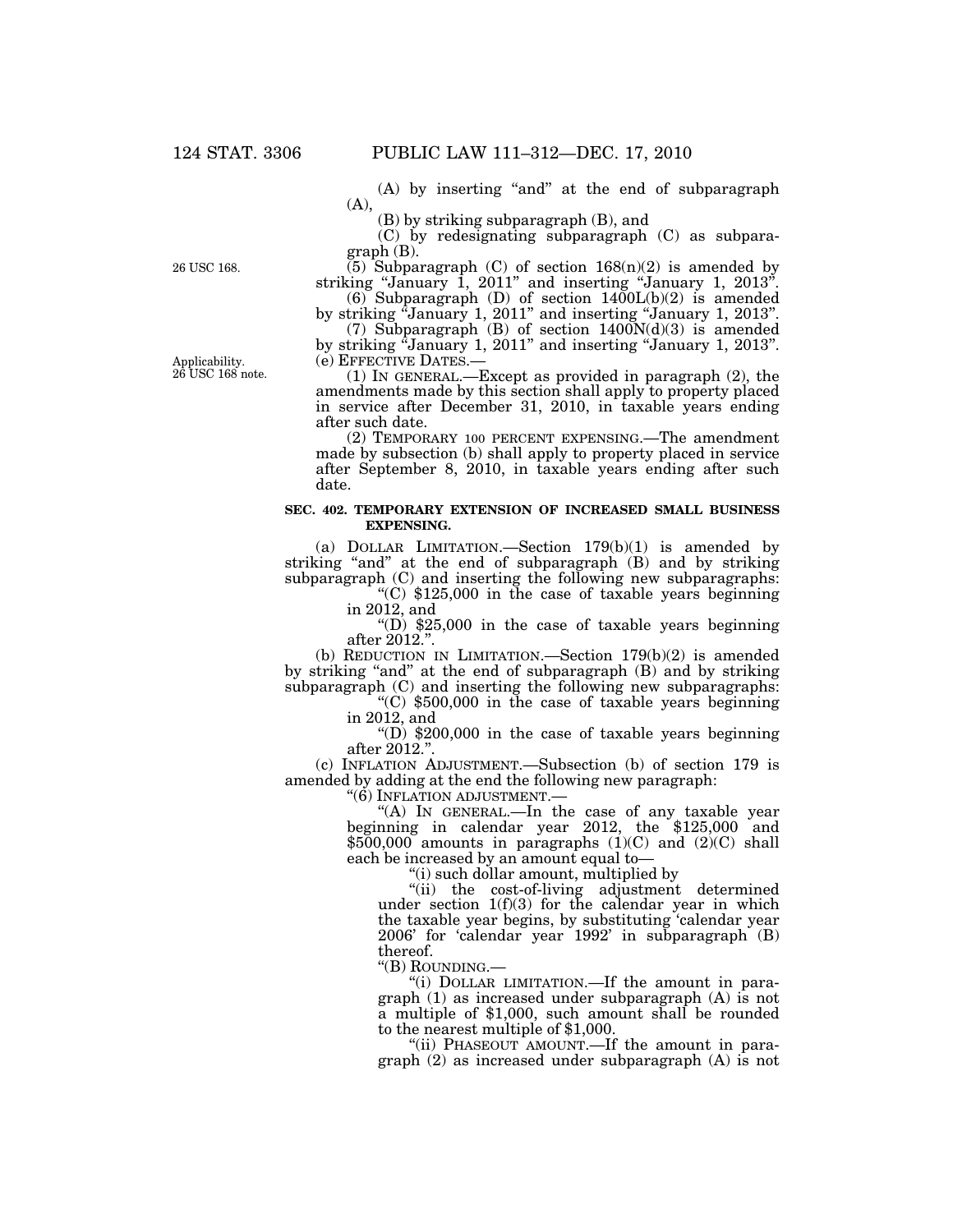a multiple of \$10,000, such amount shall be rounded to the nearest multiple of \$10,000.'

(d) COMPUTER SOFTWARE.—Section  $179(d)(1)(A)(ii)$  is amended 26 USC 179. by striking "2012" and inserting "2013".

(e) CONFORMING AMENDMENT.—Section 179(c)(2) is amended by striking "2012" and inserting "2013".

(f) EFFECTIVE DATE.—The amendments made by this section 26 USC 179 note. shall apply to taxable years beginning after December 31, 2011.

# **TITLE V—TEMPORARY EXTENSION OF UNEMPLOYMENT INSURANCE AND RELATED MATTERS**

## **SEC. 501. TEMPORARY EXTENSION OF UNEMPLOYMENT INSURANCE PROVISIONS.**

(a) IN GENERAL.—(1) Section 4007 of the Supplemental Appropriations Act,  $2008$  (Public Law 110–252; 26 U.S.C. 3304 note) is amended—

(A) by striking ''November 30, 2010'' each place it appears and inserting "January 3, 2012";

(B) in the heading for subsection (b)(2), by striking ''NOVEMBER 30, 2010'' and inserting ''JANUARY 3, 2012''; and

 $(C)$  in subsection  $(b)(3)$ , by striking "April 30, 2011" and inserting "June 9, 2012".

(2) Section 2005 of the Assistance for Unemployed Workers and Struggling Families Act, as contained in Public Law 111– 5 (26 U.S.C. 3304 note; 123 Stat. 444), is amended—

(A) by striking ''December 1, 2010'' each place it appears and inserting ''January 4, 2012''; and

(B) in subsection (c), by striking ''May 1, 2011'' and inserting ''June 11, 2012''.

(3) Section 5 of the Unemployment Compensation Extension Act of 2008 (Public Law 110–449; 26 U.S.C. 3304 note) is amended by striking ''April 30, 2011'' and inserting ''June 10, 2012''.

(b) FUNDING.—Section  $4004(e)(1)$  of the Supplemental Appropriations Act, 2008 (Public Law 110–252; 26 U.S.C. 3304 note) is amended—

(1) in subparagraph  $(E)$ , by striking "and" at the end; and

(2) by inserting after subparagraph (F) the following:

"(G) the amendments made by section  $501(a)(1)$  of the Tax Relief, Unemployment Insurance Reauthorization, and Job Creation Act of 2010; and''.

(c) EFFECTIVE DATE.—The amendments made by this section shall take effect as if included in the enactment of the Unemployment Compensation Extension Act of 2010 (Public Law 111–205).

#### **SEC. 502. TEMPORARY MODIFICATION OF INDICATORS UNDER THE**  26 USC 3304. **EXTENDED BENEFIT PROGRAM.**

(a) INDICATOR.—Section 203(d) of the Federal-State Extended Unemployment Compensation Act of 1970 (26 U.S.C. 3304 note) is amended, in the flush matter following paragraph (2), by inserting after the first sentence the following sentence: "Effective with respect to compensation for weeks of unemployment beginning after the date of enactment of the Tax Relief, Unemployment Insurance

26 USC 3304 note.

Effective date.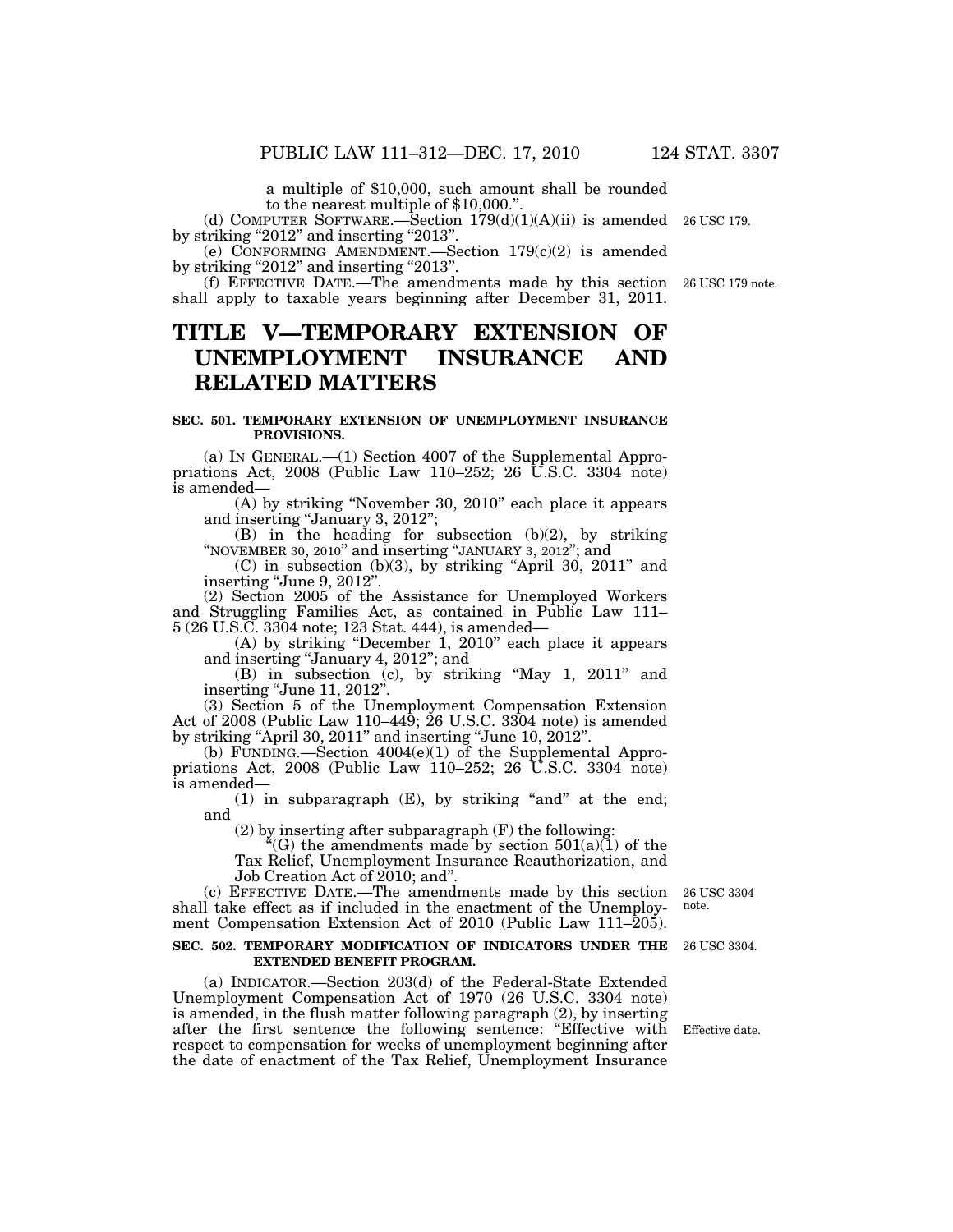Reauthorization, and Job Creation Act of 2010 (or, if later, the date established pursuant to State law), and ending on or before December 31, 2011, the State may by law provide that the determination of whether there has been a state 'on' or 'off' indicator beginning or ending any extended benefit period shall be made under this subsection as if the word 'two' were 'three' in subparagraph  $(1)(A)$ .".

(b) ALTERNATIVE TRIGGER.—Section 203(f) of the Federal-State Extended Unemployment Compensation Act of 1970 (26 U.S.C. 3304 note) is amended—

(1) by redesignating paragraph (2) as paragraph (3); and (2) by inserting after paragraph (1) the following new paragraph:

Effective date.

 $(2)$  Effective with respect to compensation for weeks of unemployment beginning after the date of enactment of the Tax Relief, Unemployment Insurance Reauthorization, and Job Creation Act of 2010 (or, if later, the date established pursuant to State law), and ending on or before December 31, 2011, the State may by law provide that the determination of whether there has been a state 'on' or 'off' indicator beginning or ending any extended benefit period shall be made under this subsection as if the word 'either' were 'any', the word 'both' were 'all', and the figure '2' were '3' in clause  $(1)(A)(ii)$ .".

## **SEC. 503. TECHNICAL AMENDMENT RELATING TO COLLECTION OF UNEMPLOYMENT COMPENSATION DEBTS.**

(a) IN GENERAL.—Section  $6402(f)(3)(C)$ , as amended by section 801 of the Claims Resolution Act of 2010, is amended by striking "is not a covered unemployment compensation debt" and inserting ''is a covered unemployment compensation debt''.

(b) EFFECTIVE DATE.—The amendment made by subsection (a) shall take effect as if included in section 801 of the Claims Resolution Act of 2010.

## **SEC. 504. TECHNICAL CORRECTION RELATING TO REPEAL OF CONTIN-UED DUMPING AND SUBSIDY OFFSET.**

(a) IN GENERAL.—Section 822(2)(A) of the Claims Resolution Act of 2010 is amended by striking "or" and inserting "and".

(b) EFFECTIVE DATE.—The amendment made by subsection (a) shall take effect as if included in the provisions of the Claims Resolution Act of 2010.

## **SEC. 505. ADDITIONAL EXTENDED UNEMPLOYMENT BENEFITS UNDER THE RAILROAD UNEMPLOYMENT INSURANCE ACT.**

(a) EXTENSION.—Section  $2(c)(2)(D)(iii)$  of the Railroad Unemployment Insurance Act, as added by section 2006 of the American Recovery and Reinvestment Act of 2009 (Public Law 111–5) and as amended by section 9 of the Worker, Homeownership, and Business Assistance Act of 2009 (Public Law 111–92), is amended—

(1) by striking ''June 30, 2010'' and inserting ''June 30,  $2011$ "; and

 $(2)$  by striking "December 31, 2010" and inserting ''December 31, 2011''.

(b) CLARIFICATION ON AUTHORITY TO USE FUNDS.—Funds appropriated under either the first or second sentence of clause  $(iv)$  of section  $2(c)(2)(D)$  of the Railroad Unemployment Insurance Act shall be available to cover the cost of additional extended

26 USC 6402.

26 USC 6402 note.

19 USC 1675c note. *Ante*, p. 3163.

*Ante*, p. 2988.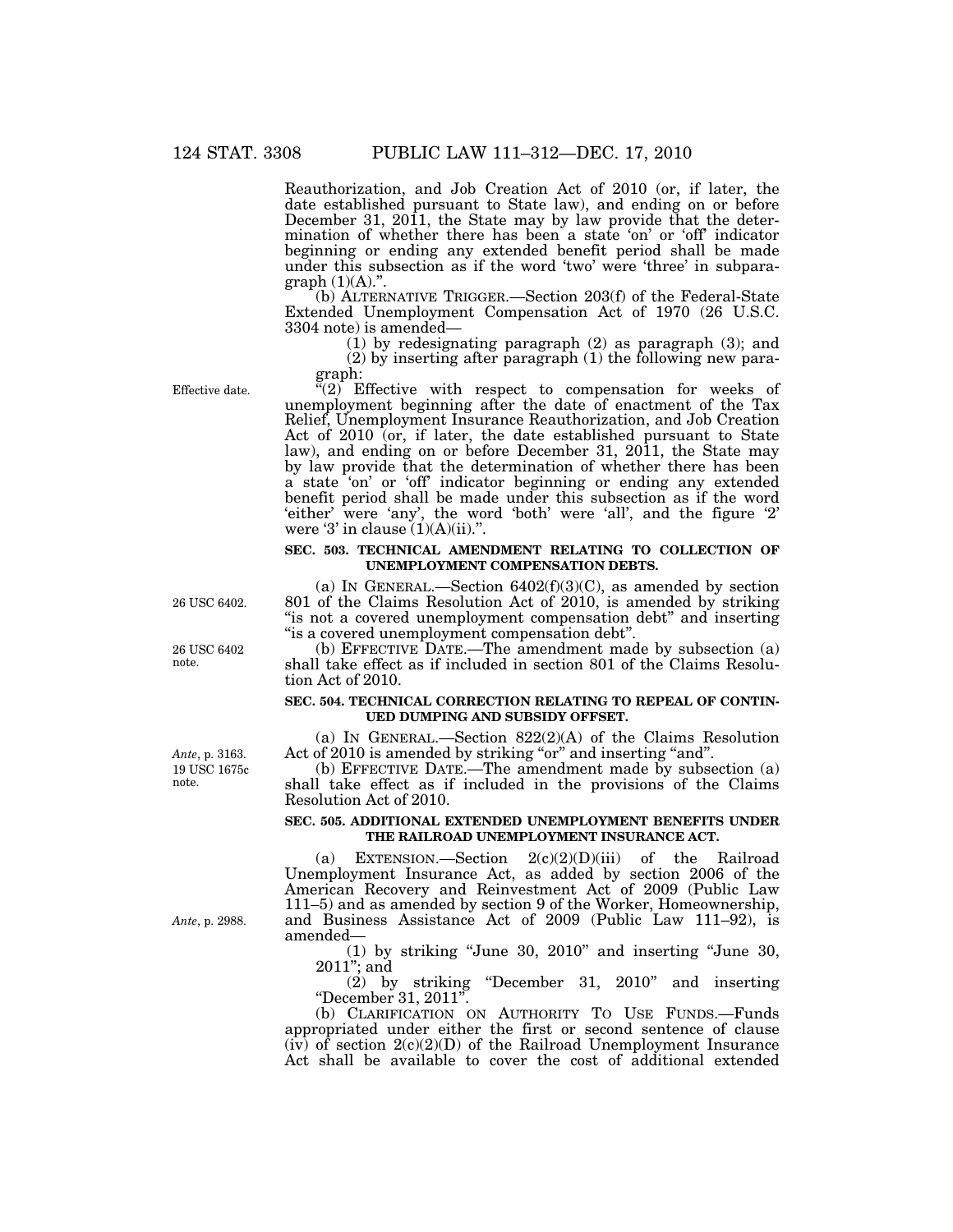unemployment benefits provided under such section  $2(c)(2)(D)$  by reason of the amendments made by subsection (a) as well as to cover the cost of such benefits provided under such section  $2(c)(2)(D)$ , as in effect on the day before the date of the enactment of this Act.

# **TITLE VI—TEMPORARY EMPLOYEE PAYROLL TAX CUT**

## **SEC. 601. TEMPORARY EMPLOYEE PAYROLL TAX CUT.**

(a) IN GENERAL.—Notwithstanding any other provision of law—

(1) with respect to any taxable year which begins in the payroll tax holiday period, the rate of tax under section 1401(a) of the Internal Revenue Code of 1986 shall be 10.40 percent, and

(2) with respect to remuneration received during the payroll tax holiday period, the rate of tax under 3101(a) of such Code shall be 4.2 percent (including for purposes of determining the applicable percentage under sections  $3201(a)$  and  $3211(a)(1)$ of such Code).

(b) COORDINATION WITH DEDUCTIONS FOR EMPLOYMENT

TAXES.— (1) DEDUCTION IN COMPUTING NET EARNINGS FROM SELF- EMPLOYMENT.—For purposes of applying section 1402(a)(12) of the Internal Revenue Code of 1986, the rate of tax imposed by subsection 1401(a) of such Code shall be determined without regard to the reduction in such rate under this section.

(2) INDIVIDUAL DEDUCTION.—In the case of the taxes imposed by section 1401 of such Code for any taxable year which begins in the payroll tax holiday period, the deduction under section 164(f) with respect to such taxes shall be equal to the sum of—

(A) 59.6 percent of the portion of such taxes attributable to the tax imposed by section 1401(a) (determined after the application of this section), plus

(B) one-half of the portion of such taxes attributable to the tax imposed by section 1401(b).

(c) PAYROLL TAX HOLIDAY PERIOD.—The term ''payroll tax holi-Definition. day period'' means calendar year 2011.

(d) EMPLOYER NOTIFICATION.—The Secretary of the Treasury shall notify employers of the payroll tax holiday period in any manner the Secretary deems appropriate.<br>(e) TRANSFERS OF FUNDS.—

(1) TRANSFERS TO FEDERAL OLD-AGE AND SURVIVORS INSUR-<br>ANCE TRUST FUND.—There are hereby appropriated to the Federal Old-Age and Survivors Trust Fund and the Federal Disability Insurance Trust Fund established under section 201 of the Social Security Act (42 U.S.C. 401) amounts equal to the reduction in revenues to the Treasury by reason of the application of subsection (a). Amounts appropriated by the preceding sentence shall be transferred from the general fund at such times and in such manner as to replicate to the extent possible the transfers which would have occurred to such Trust Fund had such amendments not been enacted.

(2) TRANSFERS TO SOCIAL SECURITY EQUIVALENT BENEFIT ACCOUNT.—There are hereby appropriated to the Social Security Appropriation.

26 USC 1401 note.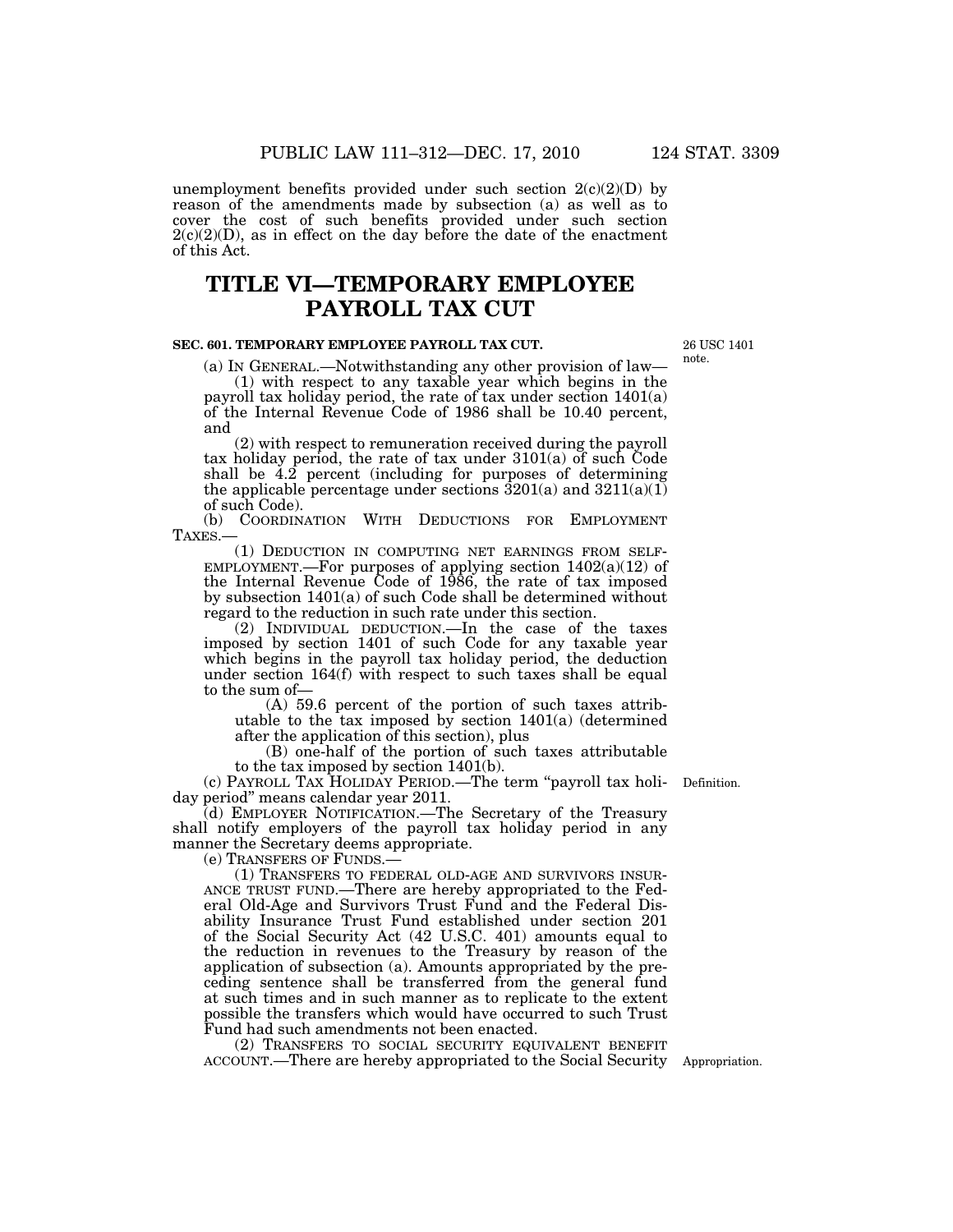Equivalent Benefit Account established under section 15A(a) of the Railroad Retirement Act of 1974 (45 U.S.C. 231n–1(a)) amounts equal to the reduction in revenues to the Treasury by reason of the application of subsection (a)(2). Amounts appropriated by the preceding sentence shall be transferred from the general fund at such times and in such manner as to replicate to the extent possible the transfers which would have occurred to such Account had such amendments not been enacted.

Applicability.

(3) COORDINATION WITH OTHER FEDERAL LAWS.—For purposes of applying any provision of Federal law other than the provisions of the Internal Revenue Code of 1986, the rate of tax in effect under section 3101(a) of such Code shall be determined without regard to the reduction in such rate under this section.

# **TITLE VII—TEMPORARY EXTENSION OF CERTAIN EXPIRING PROVISIONS**

## **Subtitle A—Energy**

## **SEC. 701. INCENTIVES FOR BIODIESEL AND RENEWABLE DIESEL.**

(a) CREDITS FOR BIODIESEL AND RENEWABLE DIESEL USED AS FUEL.—Subsection (g) of section 40A is amended by striking ''December 31, 2009'' and inserting ''December 31, 2011''.

(b) EXCISE TAX CREDITS AND OUTLAY PAYMENTS FOR BIODIESEL AND RENEWABLE DIESEL FUEL MIXTURES.

(1) Paragraph (6) of section 6426(c) is amended by striking ''December 31, 2009'' and inserting ''December 31, 2011''.

(2) Subparagraph  $(B)$  of section  $6427(e)(6)$  is amended by striking "December 31, 2009" and inserting "December 31, 2011''.

(c) SPECIAL RULE FOR 2010.—Notwithstanding any other provision of law, in the case of any biodiesel mixture credit properly determined under section 6426(c) of the Internal Revenue Code of 1986 for periods during 2010, such credit shall be allowed, and any refund or payment attributable to such credit (including any payment under section 6427(e) of such Code) shall be made, only in such manner as the Secretary of the Treasury (or the Secretary's delegate) shall provide. Such Secretary shall issue guidance within 30 days after the date of the enactment of this Act providing for a one-time submission of claims covering periods during 2010. Such guidance shall provide for a 180-day period for the submission of such claims (in such manner as prescribed by such Secretary) to begin not later than 30 days after such guidance is issued. Such claims shall be paid by such Secretary not later than 60 days after receipt. If such Secretary has not paid pursuant to a claim filed under this subsection within 60 days after the date of the filing of such claim, the claim shall be paid with interest from such date determined by using the overpayment rate and method under section 6621 of such Code.

(d) EFFECTIVE DATE.—The amendments made by this section shall apply to fuel sold or used after December 31, 2009.

Claims. Deadline. 26 USC 6426 note.

26 USC 40A.

Guidance.

Time period.

26 USC 40A note.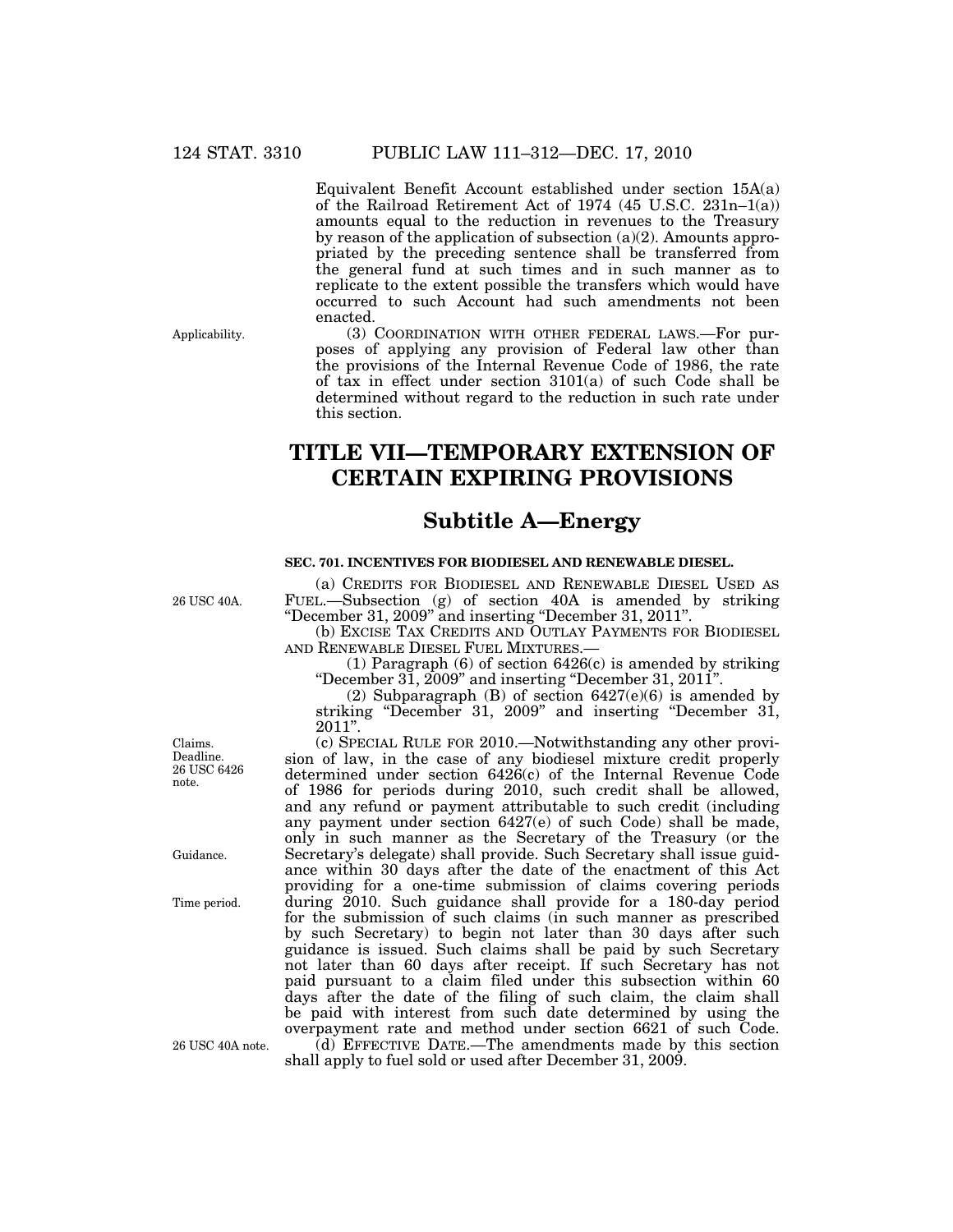## **SEC. 702. CREDIT FOR REFINED COAL FACILITIES.**

(a) IN GENERAL.—Subparagraph  $(B)$  of section  $45(d)(8)$  is 26 USC 45. amended by striking "January 1, 2010" and inserting "January 1, 2012''.

(b) EFFECTIVE DATE.—The amendment made by this section 26 USC 45 note. shall apply to facilities placed in service after December 31, 2009. **SEC. 703. NEW ENERGY EFFICIENT HOME CREDIT.** 

(a) IN GENERAL.—Subsection (g) of section 45L is amended by striking ''December 31, 2009'' and inserting ''December 31, 2011''. (b) EFFECTIVE DATE.—The amendment made by this section 26 USC 45L note.

shall apply to homes acquired after December 31, 2009.

## **SEC. 704. EXCISE TAX CREDITS AND OUTLAY PAYMENTS FOR ALTER-NATIVE FUEL AND ALTERNATIVE FUEL MIXTURES.**

(a) IN GENERAL.—Sections 6426(d)(5), 6426(e)(3), and 6427(e)(6)(C) are each amended by striking ''December 31, 2009'' and inserting ''December 31, 2011''.

(b) EXCLUSION OF BLACK LIQUOR FROM CREDIT ELIGIBILITY.— The last sentence of section  $6426(d)(2)$  is amended by striking "or biodiesel" and inserting "biodiesel, or any fuel (including lignin, wood residues, or spent pulping liquors) derived from the production of paper or pulp''.

(c) SPECIAL RULE FOR 2010.—Notwithstanding any other provision of law, in the case of any alternative fuel credit or any alternative fuel mixture credit properly determined under subsection (d) or (e) of section 6426 of the Internal Revenue Code of 1986 for periods during 2010, such credit shall be allowed, and any refund or payment attributable to such credit (including any payment under section 6427(e) of such Code) shall be made, only in such manner as the Secretary of the Treasury (or the Secretary's delegate) shall provide. Such Secretary shall issue guidance within 30 days after the date of the enactment of this Act providing for a one-time submission of claims covering periods during 2010. Such guidance shall provide for a 180-day period for the submission of such claims (in such manner as prescribed by such Secretary) to begin not later than 30 days after such guidance is issued. Such claims shall be paid by such Secretary not later than 60 days after receipt. If such Secretary has not paid pursuant to a claim filed under this subsection within 60 days after the date of the filing of such claim, the claim shall be paid with interest from such date determined by using the overpayment rate and method under section 6621 of such Code. Guidance.

(d) EFFECTIVE DATE.—The amendments made by this section shall apply to fuel sold or used after December 31, 2009.

## **SEC. 705. SPECIAL RULE FOR SALES OR DISPOSITIONS TO IMPLEMENT FERC OR STATE ELECTRIC RESTRUCTURING POLICY FOR QUALIFIED ELECTRIC UTILITIES.**

(a) IN GENERAL.—Paragraph (3) of section 451(i) is amended by striking "January 1, 2010" and inserting "January 1, 2012".

(b) EFFECTIVE DATE.—The amendment made by this section 26 USC 451 note. shall apply to dispositions after December 31, 2009.

## **SEC. 706. SUSPENSION OF LIMITATION ON PERCENTAGE DEPLETION FOR OIL AND GAS FROM MARGINAL WELLS.**

(a) IN GENERAL.—Clause (ii) of section  $613A(c)(6)(H)$  is amended by striking ''January 1, 2010'' and inserting ''January 1, 2012''.

Time period.

26 USC 6426 note.

Claims. Deadline. 26 USC 6426 note.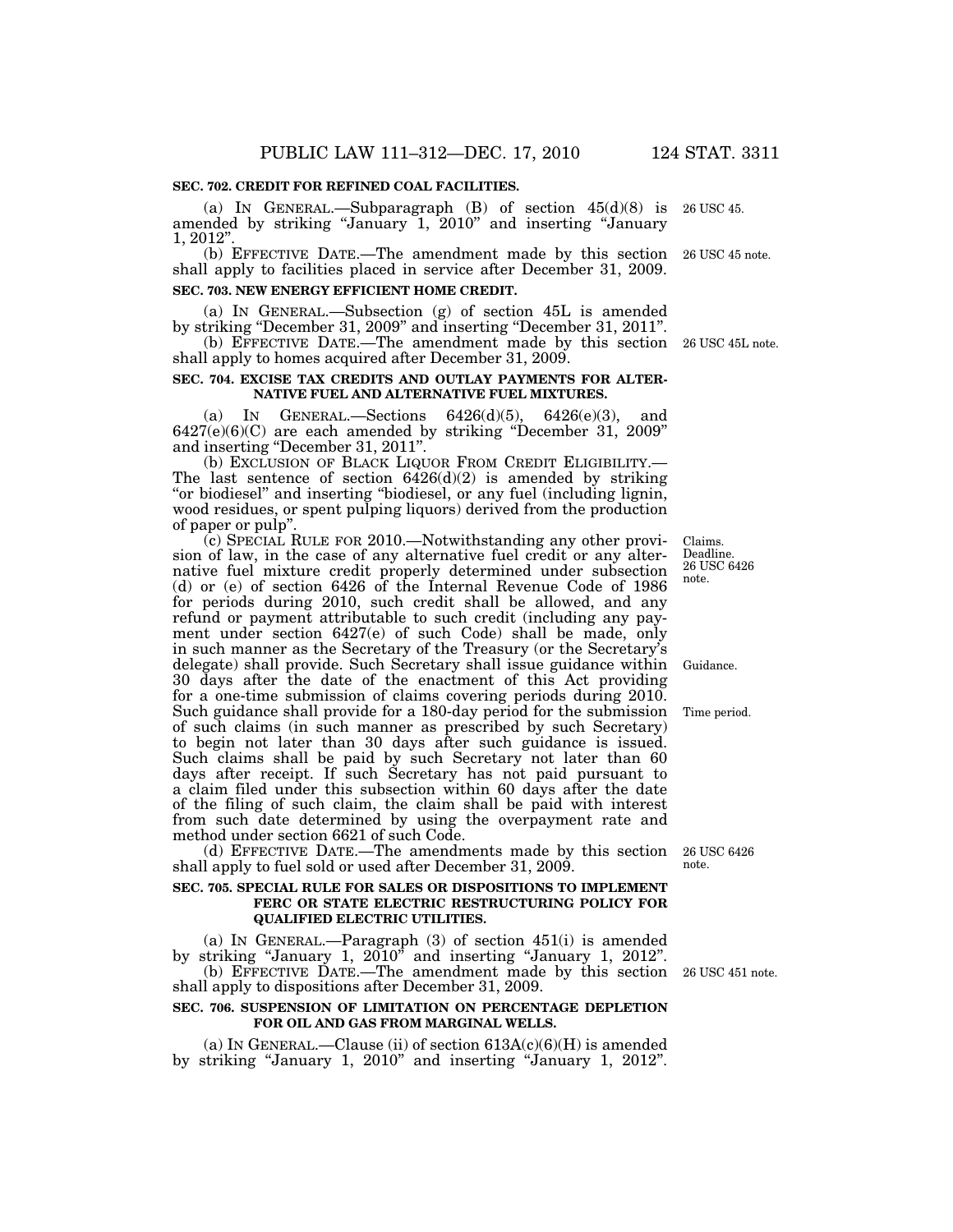26 USC 613A note.

(b) EFFECTIVE DATE.—The amendment made by this section shall apply to taxable years beginning after December 31, 2009. **SEC. 707. EXTENSION OF GRANTS FOR SPECIFIED ENERGY PROPERTY** 

**IN LIEU OF TAX CREDITS.** 

26 USC 48 note.

(a) IN GENERAL.—Subsection (a) of section 1603 of division B of the American Recovery and Reinvestment Act of 2009 is amended—

(1) in paragraph (1), by striking "2009 or  $2010$ " and inserting "2009,  $2010$ , or  $2011$ ", and

 $(2)$  in paragraph  $(2)$ 

 $(A)$  by striking "after 2010" and inserting "after 2011", and

(B) by striking "2009 or 2010" and inserting "2009, 2010, or  $2011"$ 

(b) CONFORMING AMENDMENT.—Subsection (j) of section 1603 of division B of such Act is amended by striking ''2011'' and inserting ''2012''.

## **SEC. 708. EXTENSION OF PROVISIONS RELATED TO ALCOHOL USED AS FUEL.**

(a) EXTENSION OF INCOME TAX CREDIT FOR ALCOHOL USED AS FUEL.—

(1) IN GENERAL.—Paragraph (1) of section 40(e) is amended—

(A) by striking ''December 31, 2010'' in subparagraph (A) and inserting ''December 31, 2011'', and

(B) by striking ''January 1, 2011'' in subparagraph (B) and inserting ''January 1, 2012''.

(2) REDUCED AMOUNT FOR ETHANOL BLENDERS.—Subsection

 $(h)$  of section 40 is amended by striking "2010" both places it appears and inserting "2011".

(3) EFFECTIVE DATE.—The amendments made by this subsection shall apply to periods after December 31, 2010.

(b) EXTENSION OF EXCISE TAX CREDIT FOR ALCOHOL USED AS FUEL.—

(1) IN GENERAL.—Paragraph  $(6)$  of section 6426(b) is amended by striking ''December 31, 2010'' and inserting ''December 31, 2011''.

(2) EFFECTIVE DATE.—The amendment made by this subsection shall apply to periods after December 31, 2010.

(c) EXTENSION OF PAYMENT FOR ALCOHOL FUEL MIXTURE.— (1) IN GENERAL.—Subparagraph (A) of section  $6427(e)(6)$ is amended by striking ''December 31, 2010'' and inserting ''December 31, 2011''.

(2) EFFECTIVE DATE.—The amendment made by this subsection shall apply to sales and uses after December 31, 2010.<br>(d) EXTENSION OF ADDITIONAL DUTIES ON ETHANOL.—

 $(1)$  In GENERAL.—Headings  $9901.00.50$  and  $9901.00.52$  of the Harmonized Tariff Schedule of the United States are each amended in the effective period column by striking "1/1/2011" and inserting  $\frac{1}{1/2012}$ .

(2) EFFECTIVE DATE.—The amendments made by this subsection shall take effect on January 1, 2011.

## **SEC. 709. ENERGY EFFICIENT APPLIANCE CREDIT.**

(a) DISHWASHERS.—Paragraph (1) of section 45M(b) is amended by striking "and" at the end of subparagraph (A), by striking the

26 USC 40 note.

26 USC 6426 note.

26 USC 6427 note.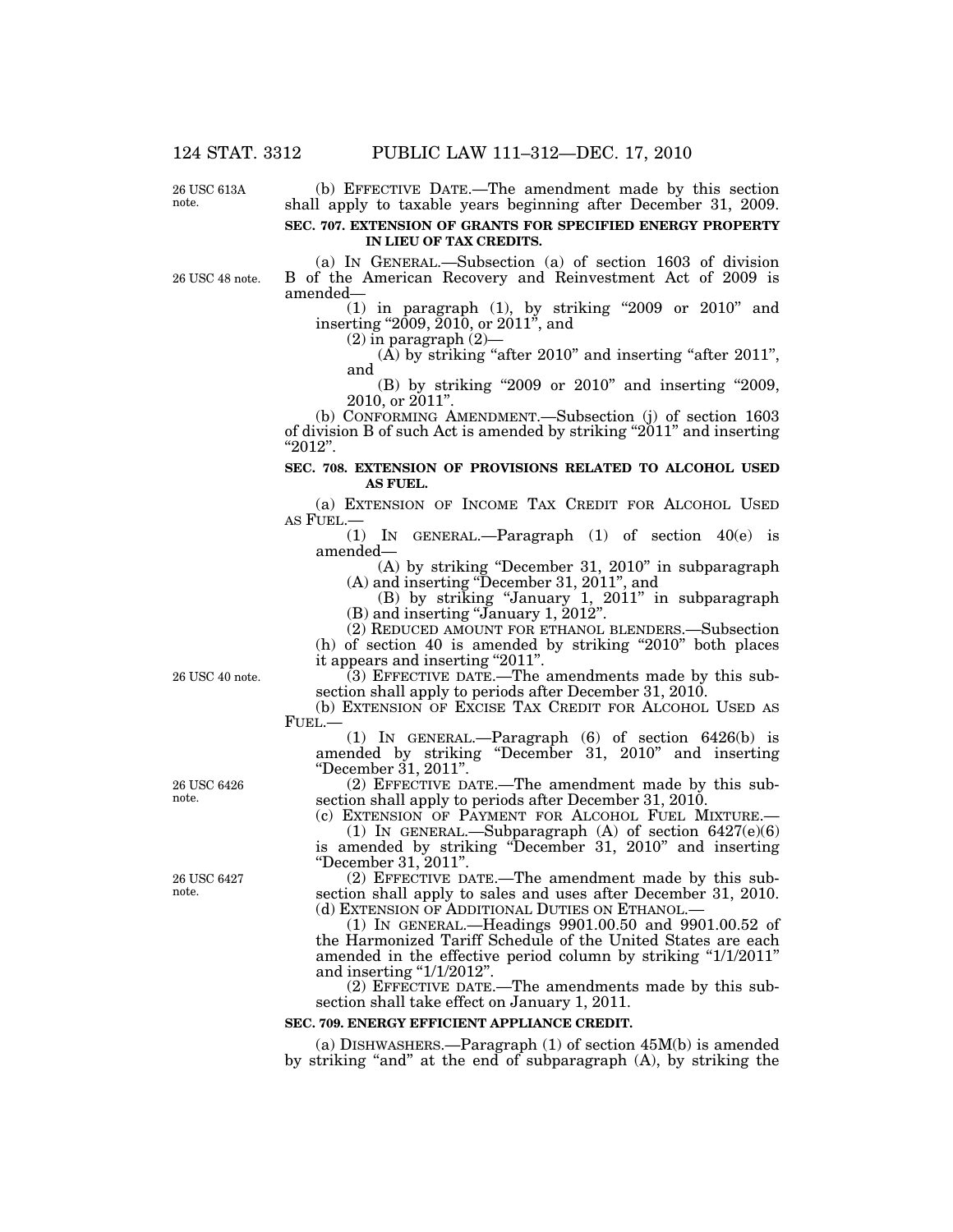period at the end of subparagraph (B) and inserting a comma, and by adding at the end the following new subparagraphs:

 $\mathcal{C}(C)$  \$25 in the case of a dishwasher which is manufactured in calendar year 2011 and which uses no more than 307 kilowatt hours per year and 5.0 gallons per cycle (5.5 gallons per cycle for dishwashers designed for greater than 12 place settings),

"(D)  $$50$  in the case of a dishwasher which is manufactured in calendar year 2011 and which uses no more than 295 kilowatt hours per year and 4.25 gallons per cycle (4.75 gallons per cycle for dishwashers designed for greater than 12 place settings), and

" $(E)$  \$75 in the case of a dishwasher which is manufactured in calendar year 2011 and which uses no more than 280 kilowatt hours per year and 4 gallons per cycle (4.5 gallons per cycle for dishwashers designed for greater than 12 place settings).''.

26 USC 45M.

(b) CLOTHES WASHERS.—Paragraph (2) of section 45M(b) is amended by striking "and" at the end of subparagraph (C), by striking the period at the end of subparagraph (D) and inserting a comma, and by adding at the end the following new subparagraphs:

" $(E)$  \$175 in the case of a top-loading clothes washer manufactured in calendar year 2011 which meets or exceeds a 2.2 modified energy factor and does not exceed a 4.5 water consumption factor, and

" $(F)$  \$225 in the case of a clothes washer manufactured in calendar year 2011—

''(i) which is a top-loading clothes washer and which meets or exceeds a 2.4 modified energy factor and does not exceed a 4.2 water consumption factor, or

"(ii) which is a front-loading clothes washer and which meets or exceeds a 2.8 modified energy factor and does not exceed a 3.5 water consumption factor.''.

(c) REFRIGERATORS.—Paragraph (3) of section 45M(b) is amended by striking "and" at the end of subparagraph (C), by striking the period at the end of subparagraph (D) and inserting a comma, and by adding at the end the following new subparagraphs:

> "(E)  $$150$  in the case of a refrigerator manufactured in calendar year 2011 which consumes at least 30 percent less energy than the 2001 energy conservation standards, and

"(F)  $$200$  in the case of a refrigerator manufactured in calendar year 2011 which consumes at least 35 percent less energy than the 2001 energy conservation standards.''. (d) REBASING OF LIMITATIONS.—

(1) IN GENERAL.—Paragraph (1) of section 45M(e) is amended— $(A)$ 

by striking " $$75,000,000$ " and inserting " $$25,000,000$ ", and

(B) by striking ''December 31, 2007'' and inserting ''December 31, 2010''.

(2) EXCEPTION FOR CERTAIN REFRIGERATORS AND CLOTHES WASHERS.—Paragraph (2) of section 45M(e) is amended—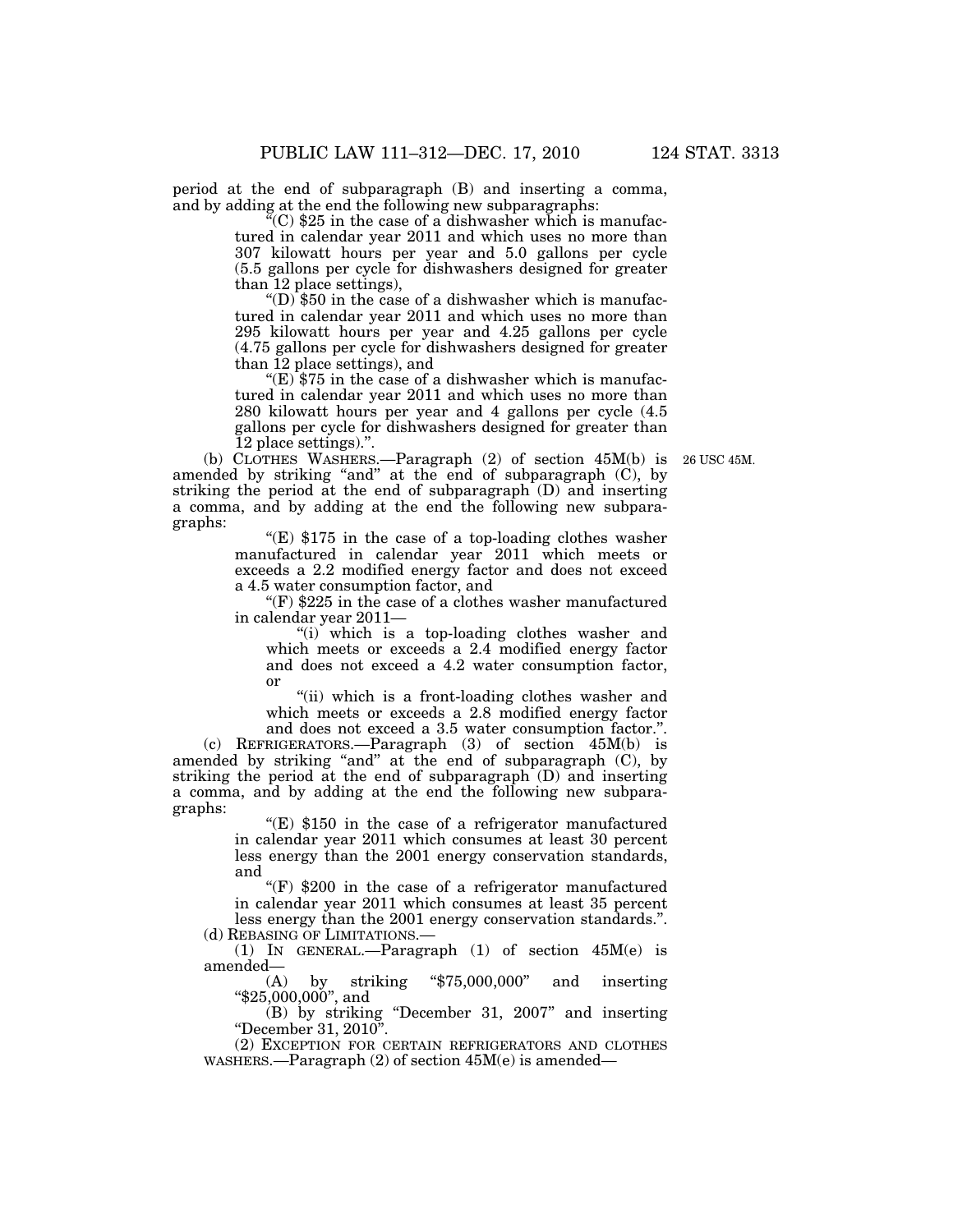(A) by striking "subsection  $(b)(3)(D)$ " and inserting "subsection  $(b)(3)(F)$ ", and

(B) by striking "subsection  $(b)(2)(D)$ " and inserting "subsection  $(b)(2)(F)$ ".

(3) GROSS RECEIPTS LIMITATION.—Paragraph (3) of section  $45M(e)$  is amended by striking "2 percent" and inserting "4 percent''.

(e) EFFECTIVE DATES.—

(1) IN GENERAL.—The amendments made by subsections (a), (b), and (c) shall apply to appliances produced after December 31, 2010.

(2) LIMITATIONS.—The amendments made by subsection (d) shall apply to taxable years beginning after December 31, 2010.

## **SEC. 710. CREDIT FOR NONBUSINESS ENERGY PROPERTY.**

(a) EXTENSION.—Section  $25C(g)(2)$  is amended by striking "2010" and inserting "2011".

(b) RETURN TO PRE-ARRA LIMITATIONS AND STANDARDS.—

(1) IN GENERAL.—Subsections (a) and (b) of section 25C are amended to read as follows:

"(a) ALLOWANCE OF CREDIT.—In the case of an individual, there shall be allowed as a credit against the tax imposed by this chapter for the taxable year an amount equal to the sum of—

" $(1)$  10 percent of the amount paid or incurred by the taxpayer for qualified energy efficiency improvements installed during such taxable year, and

 $\mathcal{L}(2)$  the amount of the residential energy property expenditures paid or incurred by the taxpayer during such taxable year.

''(b) LIMITATIONS.—

"(1) LIFETIME LIMITATION.—The credit allowed under this section with respect to any taxpayer for any taxable year shall not exceed the excess (if any) of \$500 over the aggregate credits allowed under this section with respect to such taxpayer for all prior taxable years ending after December 31, 2005.

''(2) WINDOWS.—In the case of amounts paid or incurred for components described in subsection  $(c)(2)(B)$  by any taxpayer for any taxable year, the credit allowed under this section with respect to such amounts for such year shall not exceed the excess (if any) of \$200 over the aggregate credits allowed under this section with respect to such amounts for all prior taxable years ending after December 31, 2005.

''(3) LIMITATION ON RESIDENTIAL ENERGY PROPERTY EXPENDITURES.—The amount of the credit allowed under this section by reason of subsection  $(a)(2)$  shall not exceed–

 $(4)$  \$50 for any advanced main air circulating fan, "(B)  $$150$  for any qualified natural gas, propane, or oil furnace or hot water boiler, and

oil furnace or hot water boiler, and ''(C) \$300 for any item of energy-efficient building prop-

erty.''.

(2) MODIFICATION OF STANDARDS.—

(A) IN GENERAL.—Paragraph  $(1)$  of section  $25C(c)$  is amended by striking "2000" and all that follows through "this section" and inserting "2009 International Energy Conservation Code, as such Code (including supplements)

Applicability. 26 USC 45M note.

26 USC 45M.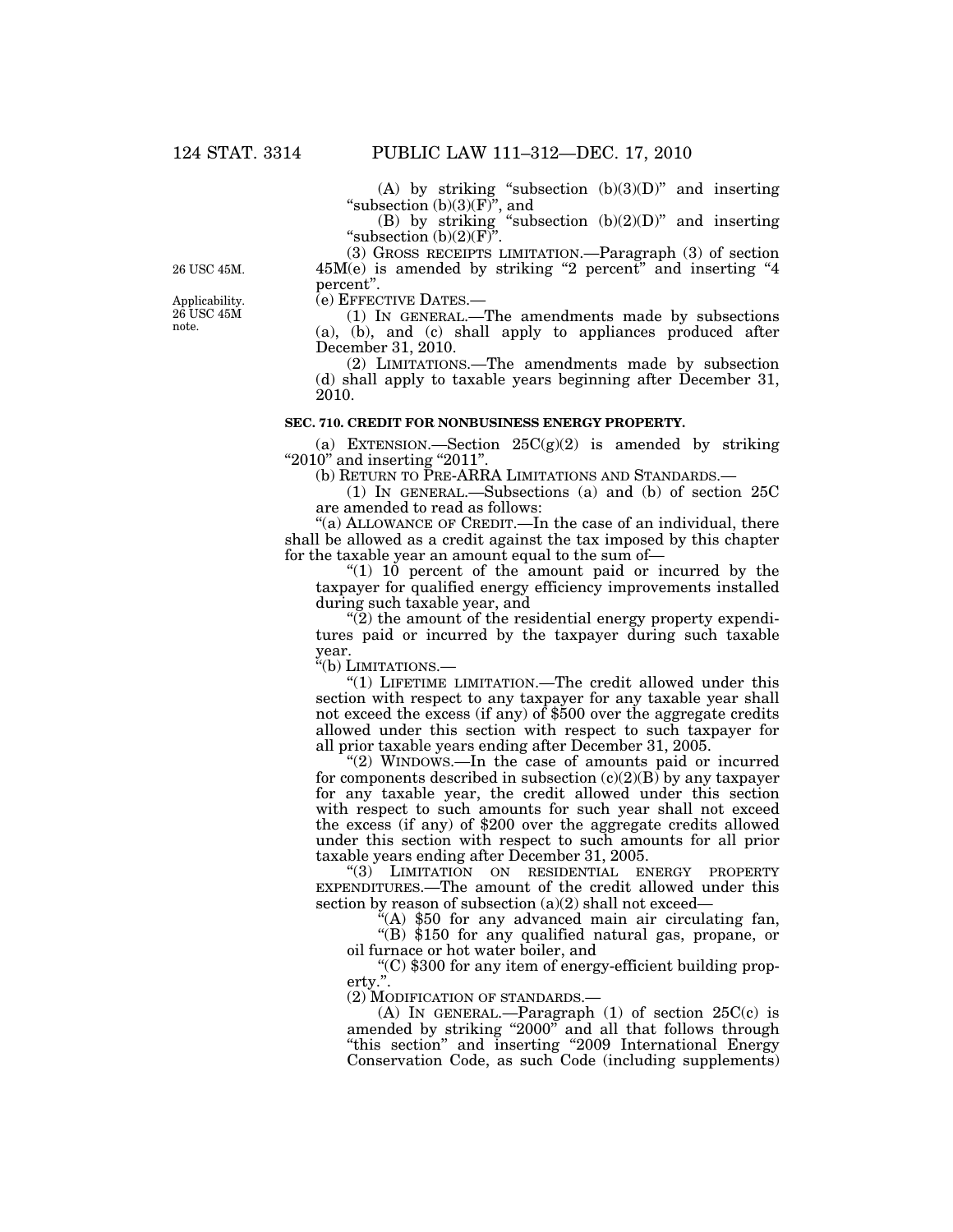is in effect on the date of the enactment of the American Recovery and Reinvestment Tax Act of 2009''.

(B) WOOD STOVES.—Subparagraph (E) of section  $25C(d)(3)$  is amended by striking ", as measured using 26 USC 25C. a lower heating value''.

(C) OIL FURNACES AND HOT WATER BOILERS.—

(i) IN GENERAL.—Paragraph  $(4)$  of section  $25C(d)$ is amended to read as follows:

''(4) QUALIFIED NATURAL GAS, PROPANE, OR OIL FURNACE OR HOT WATER BOILER.—The term 'qualified natural gas, propane, or oil furnace or hot water boiler' means a natural gas, propane, or oil furnace or hot water boiler which achieves an annual fuel utilization efficiency rate of not less than 95.''.

> (ii) CONFORMING AMENDMENT.—Clause (ii) of section  $25C(d)(2)(A)$  is amended to read as follows:

> ''(ii) a qualified natural gas, propane, or oil furnace or hot water boiler, or''.

(D) EXTERIOR WINDOWS, DOORS, AND SKYLIGHTS.—

(i) IN GENERAL.—Subsection (c) of section 25C is amended by striking paragraph (4).

(ii) APPLICATION OF ENERGY STAR STANDARDS.— Paragraph  $(1)$  of section  $25C(c)$  is amended by inserting "an exterior window, a skylight, an exterior door," after "in the case of" in the matter preceding subparagraph (A).

(E) INSULATION.—Subparagraph  $(A)$  of section  $25C(c)(2)$ is amended by striking ''and meets the prescriptive criteria for such material or system established by the 2009 International Energy Conservation Code, as such Code (including supplements) is in effect on the date of the enactment of the American Recovery and Reinvestment Tax Act of 2009''.

(3) SUBSIDIZED ENERGY FINANCING.—Subsection (e) of section 25C is amended by adding at the end the following new paragraph:

"(3) PROPERTY FINANCED BY SUBSIDIZED ENERGY FINANCING.—For purposes of determining the amount of expenditures made by any individual with respect to any property, there shall not be taken into account expenditures which are made from subsidized energy financing (as defined in section  $48(a)(4)(C)$ .".

(c) EFFECTIVE DATE.—The amendments made by this section 26 USC 25C note. shall apply to property placed in service after December 31, 2010.

## **SEC. 711. ALTERNATIVE FUEL VEHICLE REFUELING PROPERTY.**

(a) EXTENSION OF CREDIT.—Paragraph  $(2)$  of section  $30C(g)$ is amended by striking ''December 31, 2010'' and inserting ''December 31, 2011.''.

(b) EFFECTIVE DATE.—The amendment made by this section 26 USC 30C note. shall apply to property placed in service after December 31, 2010.

Definition.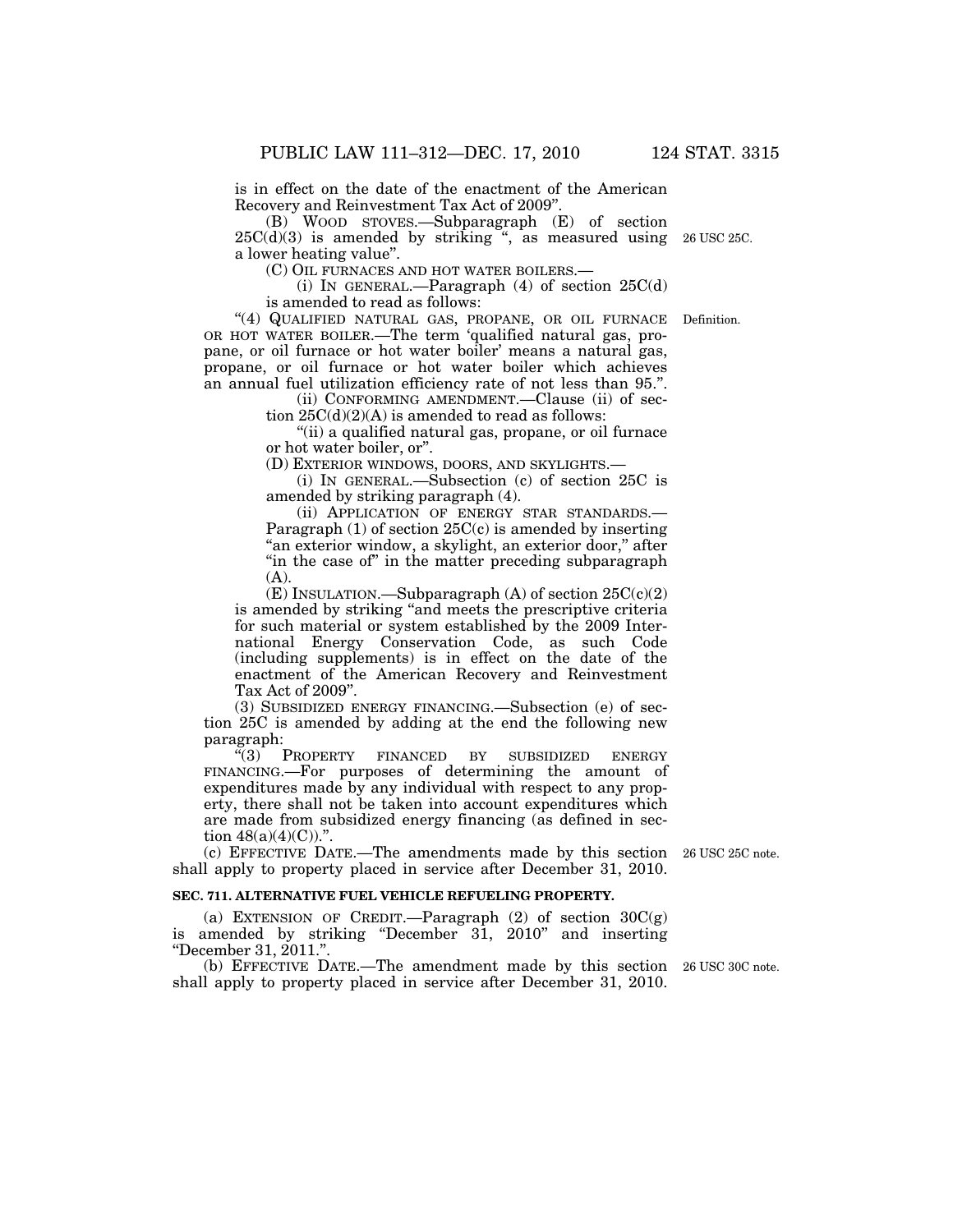## **Subtitle B—Individual Tax Relief**

### **SEC. 721. DEDUCTION FOR CERTAIN EXPENSES OF ELEMENTARY AND SECONDARY SCHOOL TEACHERS.**

26 USC 62.

26 USC 62 note.

(a) IN GENERAL.—Subparagraph (D) of section  $62(a)(2)$  is amended by striking "or 2009" and inserting "2009, 2010, or 2011". (b) EFFECTIVE DATE.—The amendment made by this section shall apply to taxable years beginning after December 31, 2009.

### **SEC. 722. DEDUCTION OF STATE AND LOCAL SALES TAXES.**

(a) IN GENERAL.—Subparagraph (I) of section 164(b)(5) is amended by striking ''January 1, 2010'' and inserting ''January 1, 2012''.

(b) EFFECTIVE DATE.—The amendment made by this section shall apply to taxable years beginning after December 31, 2009.

## **SEC. 723. CONTRIBUTIONS OF CAPITAL GAIN REAL PROPERTY MADE FOR CONSERVATION PURPOSES.**

(a) IN GENERAL.—Clause (vi) of section  $170(b)(1)(E)$  is amended by striking "December 31, 2009" and inserting "December 31, 2011". (b) CONTRIBUTIONS BY CERTAIN CORPORATE FARMERS AND RANCHERS.—Clause (iii) of section 170(b)(2)(B) is amended by striking "December 31, 2009" and inserting "December 31, 2011". (c) EFFECTIVE DATE.—The amendments made by this section shall apply to contributions made in taxable years beginning after December 31, 2009.

#### **SEC. 724. ABOVE-THE-LINE DEDUCTION FOR QUALIFIED TUITION AND RELATED EXPENSES.**

(a) IN GENERAL.—Subsection (e) of section 222 is amended by striking ''December 31, 2009'' and inserting ''December 31, 2011''. (b) EFFECTIVE DATE.—The amendment made by this section shall apply to taxable years beginning after December 31, 2009.

#### **SEC. 725. TAX-FREE DISTRIBUTIONS FROM INDIVIDUAL RETIREMENT PLANS FOR CHARITABLE PURPOSES.**

(a) IN GENERAL.—Subparagraph  $(F)$  of section  $408(d)(8)$  is amended by striking ''December 31, 2009'' and inserting ''December 31, 2011".<br>
(b) EFFECTIVE DATE; SPECIAL RULE.—

26 USC 408 note.

 $(1)$  EFFECTIVE DATE.—The amendment made by this section shall apply to distributions made in taxable years beginning after December 31, 2009.

(2) SPECIAL RULE.—For purposes of subsections (a)(6),  $(b)(3)$ , and  $(d)(8)$  of section  $40\overline{8}$  of the Internal Revenue Code of 1986, at the election of the taxpayer (at such time and in such manner as prescribed by the Secretary of the Treasury) any qualified charitable distribution made after December 31, 2010, and before February 1, 2011, shall be deemed to have been made on December 31, 2010.

#### **SEC. 726. LOOK-THRU OF CERTAIN REGULATED INVESTMENT COM-**PANY STOCK IN DETERMINING GROSS ESTATE OF NON-**RESIDENTS.**

(a) IN GENERAL.—Paragraph (3) of section 2105(d) is amended by striking ''December 31, 2009'' and inserting ''December 31, 2011''.

26 USC 222 note.

26 USC 170 note.

26 USC 164 note.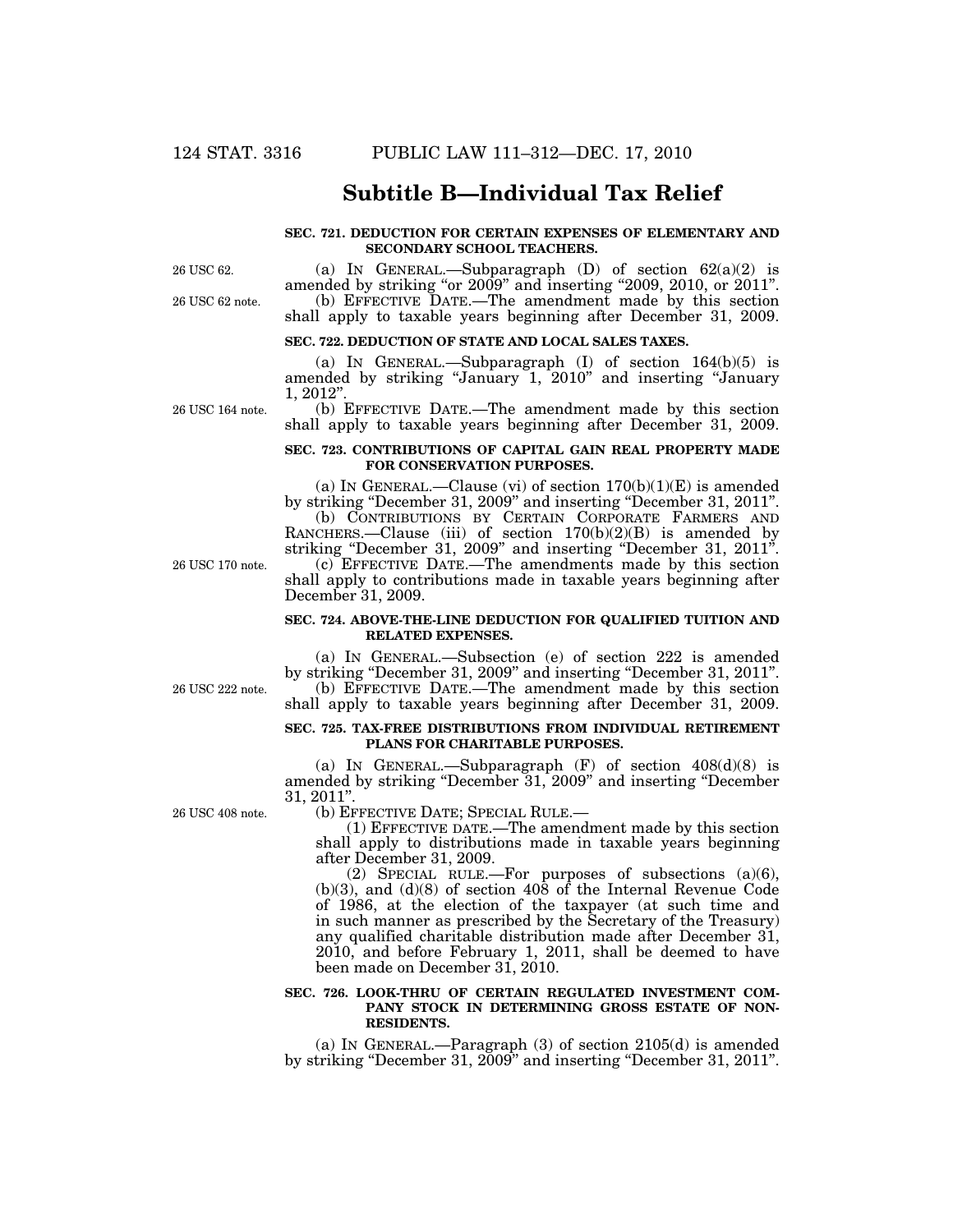(b) EFFECTIVE DATE.—The amendment made by this section shall apply to estates of decedents dying after December 31, 2009.

#### **SEC. 727. PARITY FOR EXCLUSION FROM INCOME FOR EMPLOYER-PROVIDED MASS TRANSIT AND PARKING BENEFITS.**

(a) IN GENERAL.—Paragraph (2) of section 132(f) is amended by striking "January 1, 2011" and inserting "January 1, 2012". 26 USC 132.

(b) EFFECTIVE DATE.—The amendment made by this section 26 USC 132 note. shall apply to months after December 31, 2010.

#### **SEC. 728. REFUNDS DISREGARDED IN THE ADMINISTRATION OF FED-ERAL PROGRAMS AND FEDERALLY ASSISTED PROGRAMS.**

(a) IN GENERAL.—Subchapter A of chapter 65 is amended by adding at the end the following new section:

### **''SEC. 6409. REFUNDS DISREGARDED IN THE ADMINISTRATION OF FED-ERAL PROGRAMS AND FEDERALLY ASSISTED PROGRAMS.**

''(a) IN GENERAL.—Notwithstanding any other provision of law, any refund (or advance payment with respect to a refundable credit) made to any individual under this title shall not be taken into account as income, and shall not be taken into account as resources for a period of 12 months from receipt, for purposes of determining the eligibility of such individual (or any other individual) for benefits or assistance (or the amount or extent of benefits or assistance) under any Federal program or under any State or local program financed in whole or in part with Federal funds.

''(b) TERMINATION.—Subsection (a) shall not apply to any amount received after December 31, 2012.''.

(b) CLERICAL AMENDMENT.—The table of sections for such subchapter is amended by adding at the end the following new item:

''Sec. 6409. Refunds disregarded in the administration of Federal programs and federally assisted programs."

(c) EFFECTIVE DATE.—The amendments made by this section shall apply to amounts received after December 31, 2009.

## **Subtitle C—Business Tax Relief**

## **SEC. 731. RESEARCH CREDIT.**

(a) IN GENERAL.—Subparagraph  $(B)$  of section  $41(h)(1)$  is amended by striking ''December 31, 2009'' and inserting ''December  $31, 2011"$ 

(b) CONFORMING AMENDMENT.—Subparagraph (D) of section  $45C(b)(1)$  is amended by striking "December 31, 2009" and inserting ''December 31, 2011''.

(c) EFFECTIVE DATE.—The amendments made by this section 26 USC 41 note. shall apply to amounts paid or incurred after December 31, 2009.

## **SEC. 732. INDIAN EMPLOYMENT TAX CREDIT.**

(a) IN GENERAL.—Subsection (f) of section 45A is amended by striking "December 31, 2009" and inserting "December 31, 2011". (b) EFFECTIVE DATE.—The amendment made by this section

shall apply to taxable years beginning after December 31, 2009.

## **SEC. 733. NEW MARKETS TAX CREDIT.**

(a) IN GENERAL.—Paragraph  $(1)$  of section  $45D(f)$  is amended— (1) by striking "and" at the end of subparagraph  $(E)$ ,

26 USC 45A note.

26 USC 6409 note.

26 USC 6409.

26 USC 2105 note.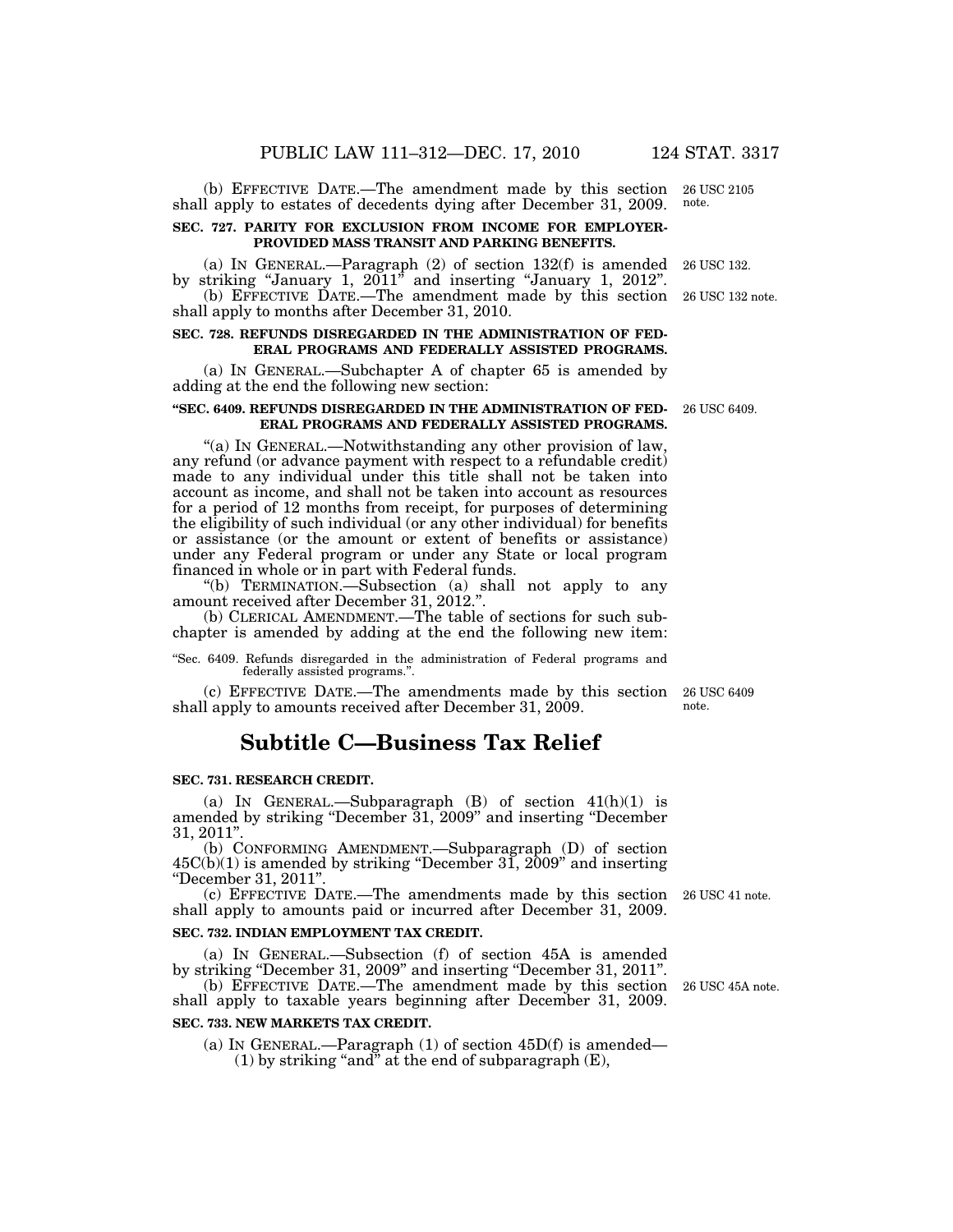(2) by striking the period at the end of subparagraph (F), and

(3) by adding at the end the following new subparagraph:  $\degree$ (G) \$3,500,000,000 for 2010 and 2011.".

(b) CONFORMING AMENDMENT.—Paragraph (3) of section 45D(f) is amended by striking "2014" and inserting "2016".

(c) EFFECTIVE DATE.—The amendments made by this section shall apply to calendar years beginning after 2009.

#### **SEC. 734. RAILROAD TRACK MAINTENANCE CREDIT.**

(a) IN GENERAL.—Subsection (f) of section 45G is amended by striking ''January 1, 2010'' and inserting ''January 1, 2012''. (b) EFFECTIVE DATE.—The amendment made by this section shall apply to expenditures paid or incurred in taxable years begin-

#### **SEC. 735. MINE RESCUE TEAM TRAINING CREDIT.**

ning after December 31, 2009.

(a) IN GENERAL.—Subsection (e) of section 45N is amended by striking ''December 31, 2009'' and inserting ''December 31, 2011''. (b) EFFECTIVE DATE.—The amendment made by this section shall apply to taxable years beginning after December 31, 2009.

#### **SEC. 736. EMPLOYER WAGE CREDIT FOR EMPLOYEES WHO ARE ACTIVE DUTY MEMBERS OF THE UNIFORMED SERVICES.**

(a) IN GENERAL.—Subsection (f) of section 45P is amended by striking ''December 31, 2009'' and inserting ''December 31, 2011''. (b) EFFECTIVE DATE.—The amendment made by this section shall apply to payments made after December 31, 2009.

### **SEC. 737. 15-YEAR STRAIGHT-LINE COST RECOVERY FOR QUALIFIED LEASEHOLD IMPROVEMENTS, QUALIFIED RESTAURANT BUILDINGS AND IMPROVEMENTS, AND QUALIFIED RETAIL IMPROVEMENTS.**

(a) IN GENERAL.—Clauses (iv), (v), and (ix) of section  $168(e)(3)(E)$  are each amended by striking "January 1, 2010" and inserting "January 1, 2012".

(b) CONFORMING AMENDMENTS.—

(1) Clause (i) of section  $168(e)(7)(A)$  is amended by striking ''if such building is placed in service after December 31, 2008, and before January 1, 2010,''.

(2) Paragraph (8) of section 168(e) is amended by striking subparagraph $(E)$ .

 $(3)$  Section 179 $(f)(2)$  is amended—

(A) by striking ''(without regard to the dates specified

in subparagraph  $(A)(i)$  thereof)" in subparagraph  $(B)$ , and  $(B)$  by striking "(without regard to subparagraph  $(E)$ ) thereof)'' in subparagraph (C).

(c) EFFECTIVE DATE.—The amendments made by this section shall apply to property placed in service after December 31, 2009.

## **SEC. 738. 7-YEAR RECOVERY PERIOD FOR MOTORSPORTS ENTERTAIN-MENT COMPLEXES.**

(a) IN GENERAL.—Subparagraph  $(D)$  of section  $168(i)(15)$  is amended by striking ''December 31, 2009'' and inserting ''December  $31,\,2011"$ 

(b) EFFECTIVE DATE.—The amendment made by this section shall apply to property placed in service after December 31, 2009.

26 USC 45D 26 USC 45D.

note.

26 USC 45G note.

26 USC 45N note.

26 USC 45P note.

26 USC 168 note.

26 USC 168 note.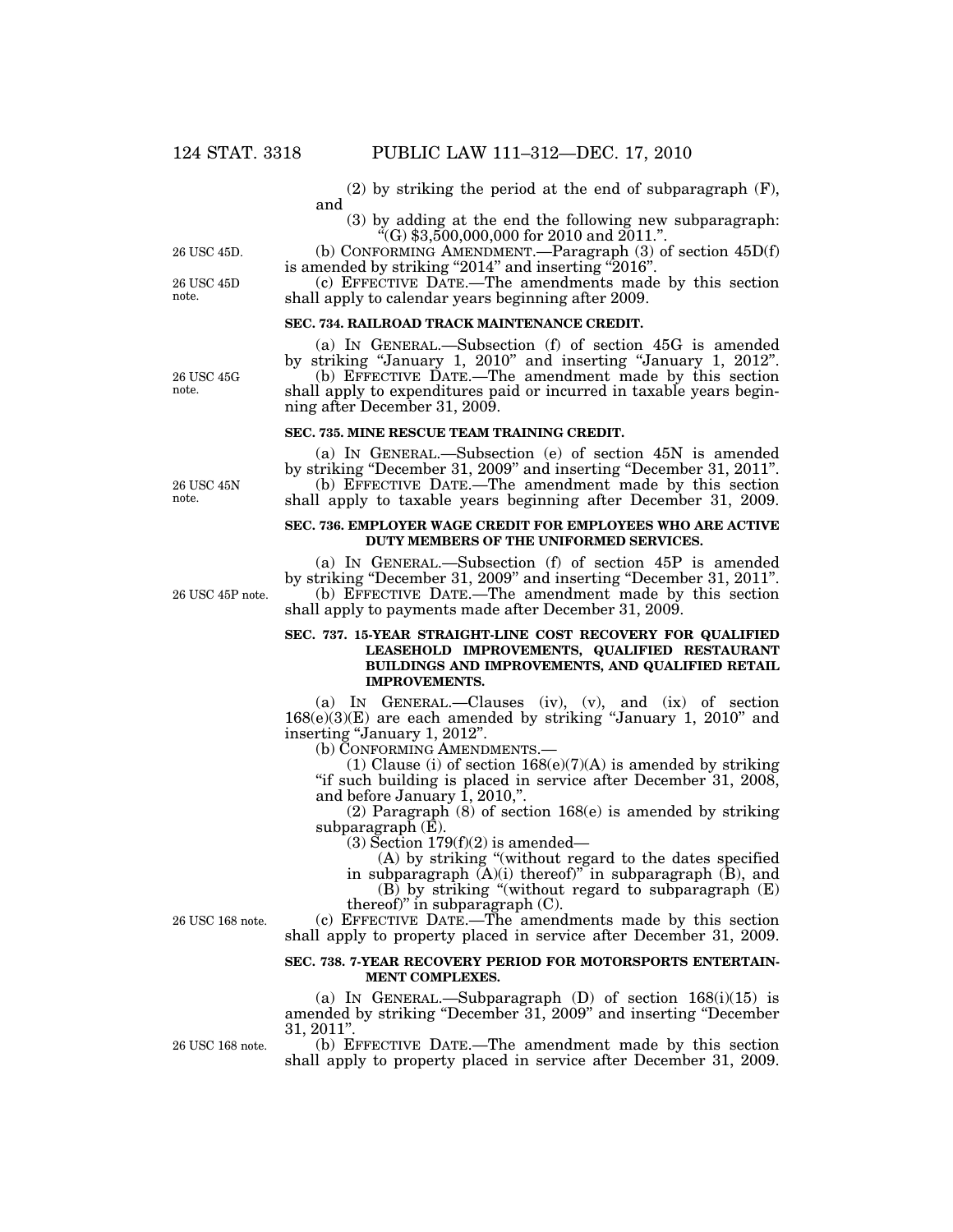### **SEC. 739. ACCELERATED DEPRECIATION FOR BUSINESS PROPERTY ON AN INDIAN RESERVATION.**

(a) IN GENERAL.—Paragraph (8) of section 168(j) is amended 26 USC 168. by striking "December 31, 2009" and inserting "December 31, 2011".

(b) EFFECTIVE DATE.—The amendment made by this section 26 USC 168 note. shall apply to property placed in service after December 31, 2009.

## **SEC. 740. ENHANCED CHARITABLE DEDUCTION FOR CONTRIBUTIONS OF FOOD INVENTORY.**

(a) IN GENERAL.—Clause (iv) of section  $170(e)(3)(C)$  is amended by striking "December 31, 2009" and inserting "December 31, 2011".

(b) EFFECTIVE DATE.—The amendment made by this section 26 USC 170 note. shall apply to contributions made after December 31, 2009.

#### **SEC. 741. ENHANCED CHARITABLE DEDUCTION FOR CONTRIBUTIONS OF BOOK INVENTORIES TO PUBLIC SCHOOLS.**

(a) IN GENERAL.—Clause (iv) of section  $170(e)(3)(D)$  is amended by striking "December 31, 2009" and inserting "December 31, 2011".

(b) EFFECTIVE DATE.—The amendment made by this section 26 USC 170 note. shall apply to contributions made after December 31, 2009.

## **SEC. 742. ENHANCED CHARITABLE DEDUCTION FOR CORPORATE CON-TRIBUTIONS OF COMPUTER INVENTORY FOR EDU-CATIONAL PURPOSES.**

(a) IN GENERAL.—Subparagraph  $(G)$  of section  $170(e)(6)$  is amended by striking ''December 31, 2009'' and inserting ''December 31, 2011''.

(b) EFFECTIVE DATE.—The amendment made by this section 26 USC 170 note. shall apply to contributions made in taxable years beginning after December 31, 2009.

## **SEC. 743. ELECTION TO EXPENSE MINE SAFETY EQUIPMENT.**

(a) IN GENERAL.—Subsection (g) of section 179E is amended by striking ''December 31, 2009'' and inserting ''December 31, 2011''.

(b) EFFECTIVE DATE.—The amendment made by this section shall apply to property placed in service after December 31, 2009.

## **SEC. 744. SPECIAL EXPENSING RULES FOR CERTAIN FILM AND TELE-VISION PRODUCTIONS.**

(a) IN GENERAL.—Subsection (f) of section 181 is amended by striking ''December 31, 2009'' and inserting ''December 31, 2011''.

(b) EFFECTIVE DATE.—The amendment made by this section 26 USC 181 note. shall apply to productions commencing after December 31, 2009.

## **SEC. 745. EXPENSING OF ENVIRONMENTAL REMEDIATION COSTS.**

(a) IN GENERAL.—Subsection (h) of section 198 is amended by striking ''December 31, 2009'' and inserting ''December 31, 2011''.

(b) EFFECTIVE DATE.—The amendment made by this section 26 USC 198 note. shall apply to expenditures paid or incurred after December 31, 2009.

## **SEC. 746. DEDUCTION ALLOWABLE WITH RESPECT TO INCOME ATTRIB-UTABLE TO DOMESTIC PRODUCTION ACTIVITIES IN PUERTO RICO.**

(a) IN GENERAL.—Subparagraph  $(C)$  of section 199(d)(8) is amended—

(1) by striking ''first 4 taxable years'' and inserting ''first 6 taxable years''; and

26 USC 179E note.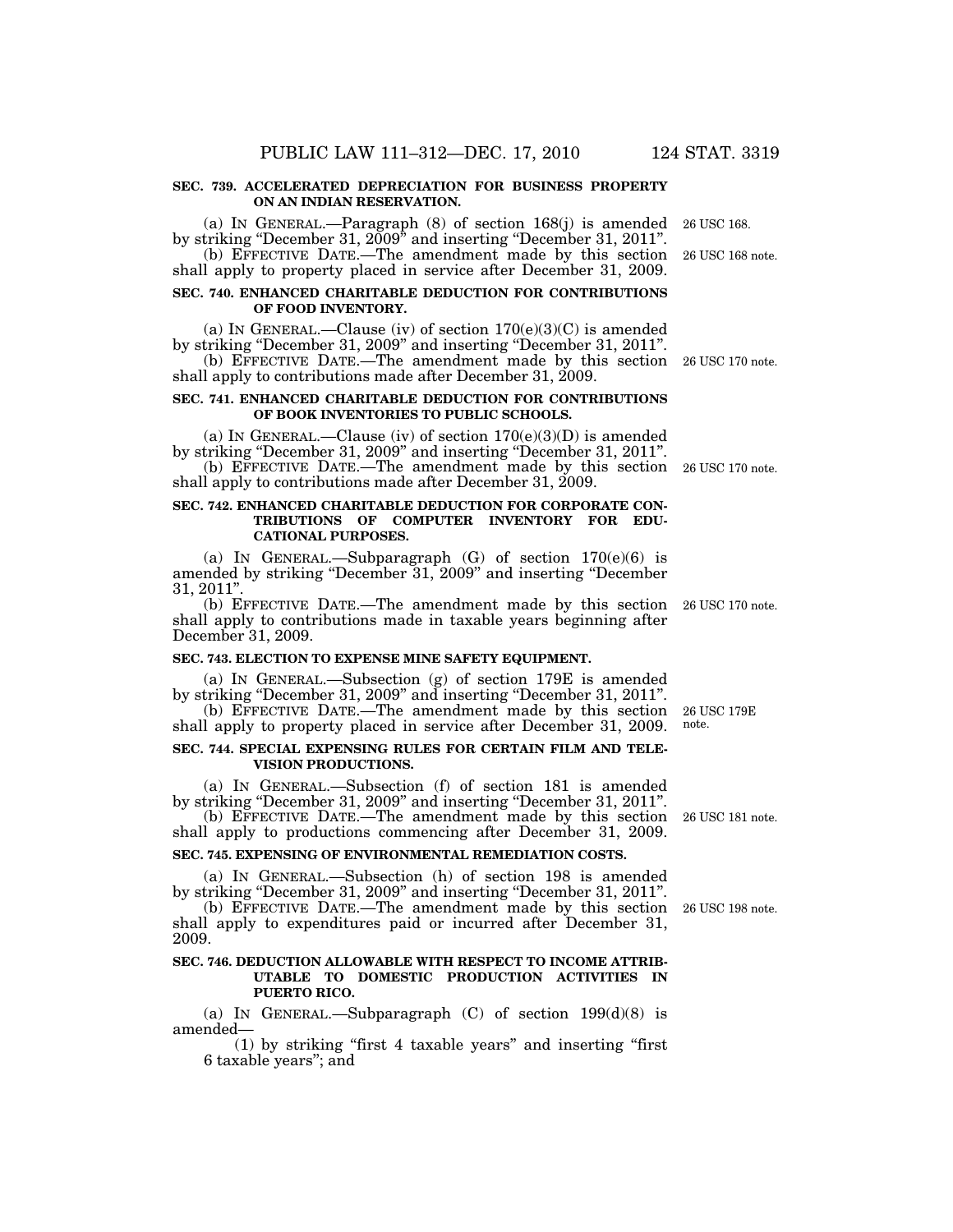(2) by striking ''January 1, 2010'' and inserting ''January 1, 2012''.

26 USC 199 note.

## (b) EFFECTIVE DATE.—The amendments made by this section shall apply to taxable years beginning after December 31, 2009.

## **SEC. 747. MODIFICATION OF TAX TREATMENT OF CERTAIN PAYMENTS TO CONTROLLING EXEMPT ORGANIZATIONS.**

(a) IN GENERAL.—Clause (iv) of section  $512(b)(13)(E)$  is amended by striking ''December 31, 2009'' and inserting ''December 31, 2011''.

(b) EFFECTIVE DATE.—The amendment made by this section shall apply to payments received or accrued after December 31, 2009.

## **SEC. 748. TREATMENT OF CERTAIN DIVIDENDS OF REGULATED INVESTMENT COMPANIES.**

(a) IN GENERAL.—Paragraphs  $(1)(C)$  and  $(2)(C)$  of section 871(k) are each amended by striking ''December 31, 2009'' and inserting ''December 31, 2011''.

(b) EFFECTIVE DATE.—The amendments made by this section shall apply to taxable years beginning after December 31, 2009.

## **SEC. 749. RIC QUALIFIED INVESTMENT ENTITY TREATMENT UNDER FIRPTA.**

(a) IN GENERAL.—Clause (ii) of section  $897(h)(4)(A)$  is amended by striking "December 31, 2009" and inserting "December 31, 2011". (b) EFFECTIVE DATE.—

(1) IN GENERAL.—The amendment made by subsection (a) shall take effect on January 1, 2010. Notwithstanding the preceding sentence, such amendment shall not apply with respect to the withholding requirement under section 1445 of the Internal Revenue Code of 1986 for any payment made before the date of the enactment of this Act.

(2) AMOUNTS WITHHELD ON OR BEFORE DATE OF ENACT-MENT.—In the case of a regulated investment company—

(A) which makes a distribution after December 31, 2009, and before the date of the enactment of this Act; and

(B) which would (but for the second sentence of paragraph (1)) have been required to withhold with respect to such distribution under section 1445 of such Code,

such investment company shall not be liable to any person to whom such distribution was made for any amount so withheld and paid over to the Secretary of the Treasury.

## **SEC. 750. EXCEPTIONS FOR ACTIVE FINANCING INCOME.**

(a) IN GENERAL.—Sections  $953(e)(10)$  and  $954(h)(9)$  are each amended by striking ''January 1, 2010'' and inserting ''January 1, 2012''.

(b) CONFORMING AMENDMENT.—Section 953(e)(10) is amended by striking ''December 31, 2009'' and inserting ''December 31, 2011''.

(c) EFFECTIVE DATE.—The amendments made by this section shall apply to taxable years of foreign corporations beginning after December 31, 2009, and to taxable years of United States shareholders with or within which any such taxable year of such foreign corporation ends.

26 USC 897 note.

26 USC 953 note.

26 USC 871 note.

26 USC 512.

26 USC 512.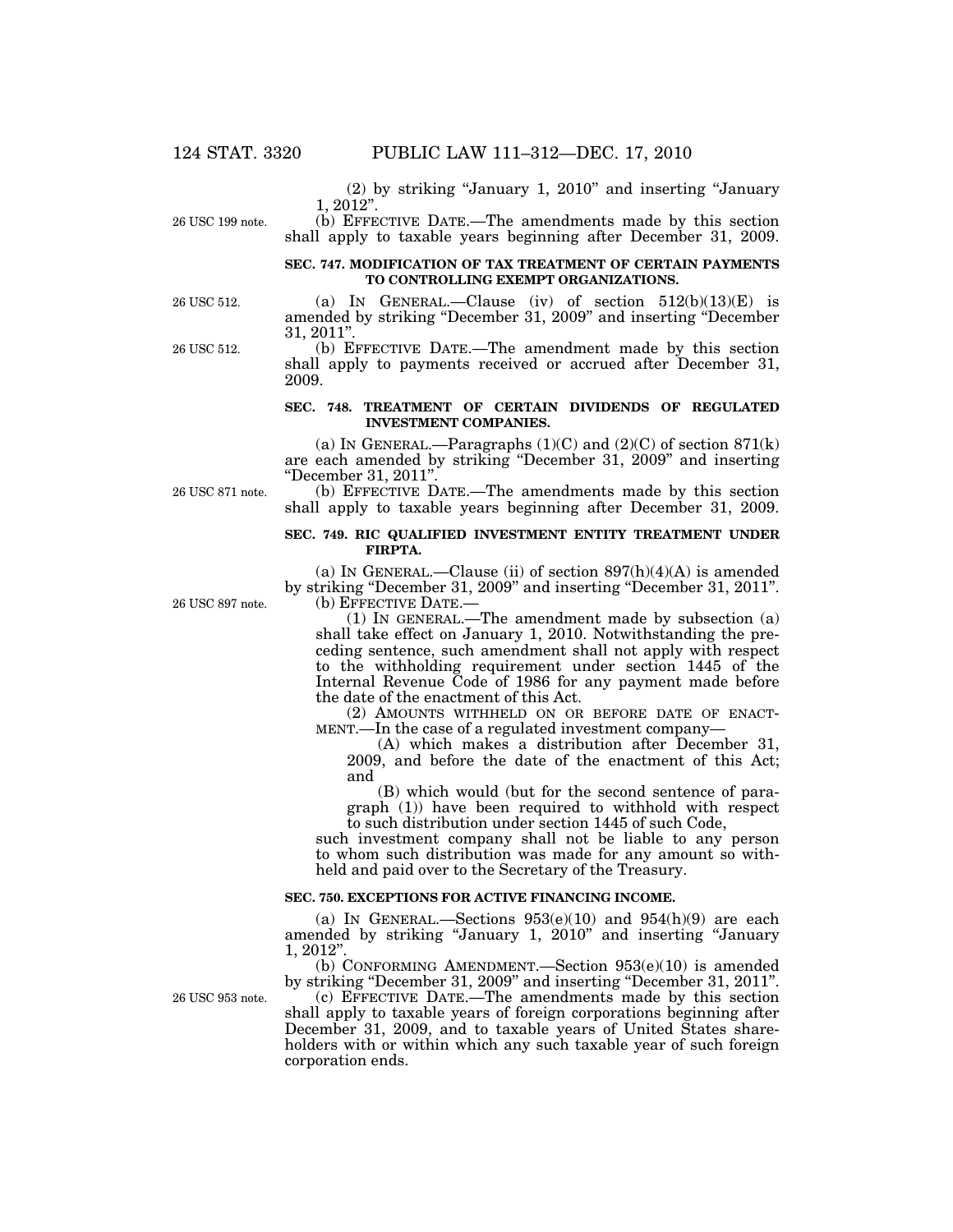### **SEC. 751. LOOK-THRU TREATMENT OF PAYMENTS BETWEEN RELATED CONTROLLED FOREIGN CORPORATIONS UNDER FOREIGN PERSONAL HOLDING COMPANY RULES.**

(a) IN GENERAL.—Subparagraph  $(C)$  of section  $954(c)(6)$  is amended by striking ''January 1, 2010'' and inserting ''January 1, 2012''. 26 USC 954.

(b) EFFECTIVE DATE.—The amendment made by this section 26 USC 954 note. shall apply to taxable years of foreign corporations beginning after December 31, 2009, and to taxable years of United States shareholders with or within which any such taxable year of such foreign corporation ends.

#### **SEC. 752. BASIS ADJUSTMENT TO STOCK OF S CORPS MAKING CHARI-TABLE CONTRIBUTIONS OF PROPERTY.**

(a) IN GENERAL.—Paragraph (2) of section 1367(a) is amended by striking "December 31, 2009" and inserting "December 31, 2011".

(b) EFFECTIVE DATE.—The amendment made by this section 26 USC 1367 shall apply to contributions made in taxable years beginning after December 31, 2009.

#### **SEC. 753. EMPOWERMENT ZONE TAX INCENTIVES.**

(a) IN GENERAL.—Section 1391 is amended—

(1) by striking ''December 31, 2009'' in subsection  $(d)(1)(A)(i)$  and inserting "December 31, 2011"; and

 $(2)$  by striking the last sentence of subsection  $(h)(2)$ .

(b) INCREASED EXCLUSION OF GAIN ON STOCK OF EMPOWERMENT ZONE BUSINESSES.—Subparagraph  $(C)$  of section  $1202(a)(2)$  is amended—

(1) by striking ''December 31, 2014'' and inserting ''December 31, 2016''; and

(2) by striking ''2014'' in the heading and inserting ''2016''.

(c) TREATMENT OF CERTAIN TERMINATION DATES SPECIFIED IN NOMINATIONS.—In the case of a designation of an empowerment zone the nomination for which included a termination date which is contemporaneous with the date specified in subparagraph  $(A)(i)$ of section  $1391(d)(1)$  of the Internal Revenue Code of 1986 (as in effect before the enactment of this Act), subparagraph (B) of such section shall not apply with respect to such designation if, after the date of the enactment of this section, the entity which made such nomination amends the nomination to provide for a new termination date in such manner as the Secretary of the Treasury (or the Secretary's designee) may provide.

(d) EFFECTIVE DATE.—The amendments made by this section shall apply to periods after December 31, 2009.

## **SEC. 754. TAX INCENTIVES FOR INVESTMENT IN THE DISTRICT OF COLUMBIA.**

(a) IN GENERAL.—Subsection (f) of section 1400 is amended by striking ''December 31, 2009'' each place it appears and inserting ''December 31, 2011''.

(b) TAX-EXEMPT DC EMPOWERMENT ZONE BONDS.—Subsection (b) of section 1400A is amended by striking ''December 31, 2009'' and inserting ''December 31, 2011''.

(c) ZERO-PERCENT CAPITAL GAINS RATE.—

(1) ACQUISITION DATE.—Paragraphs  $(2)(A)(i)$ ,  $(3)(A)$ ,  $(4)(A)(i)$ , and  $(4)(B)(i)(I)$  of section 1400B(b) are each amended by striking ''January 1, 2010'' and inserting ''January 1, 2012''. (2) LIMITATION ON PERIOD OF GAINS.—

note.

26 USC 1391 note.

26 USC 1202 note.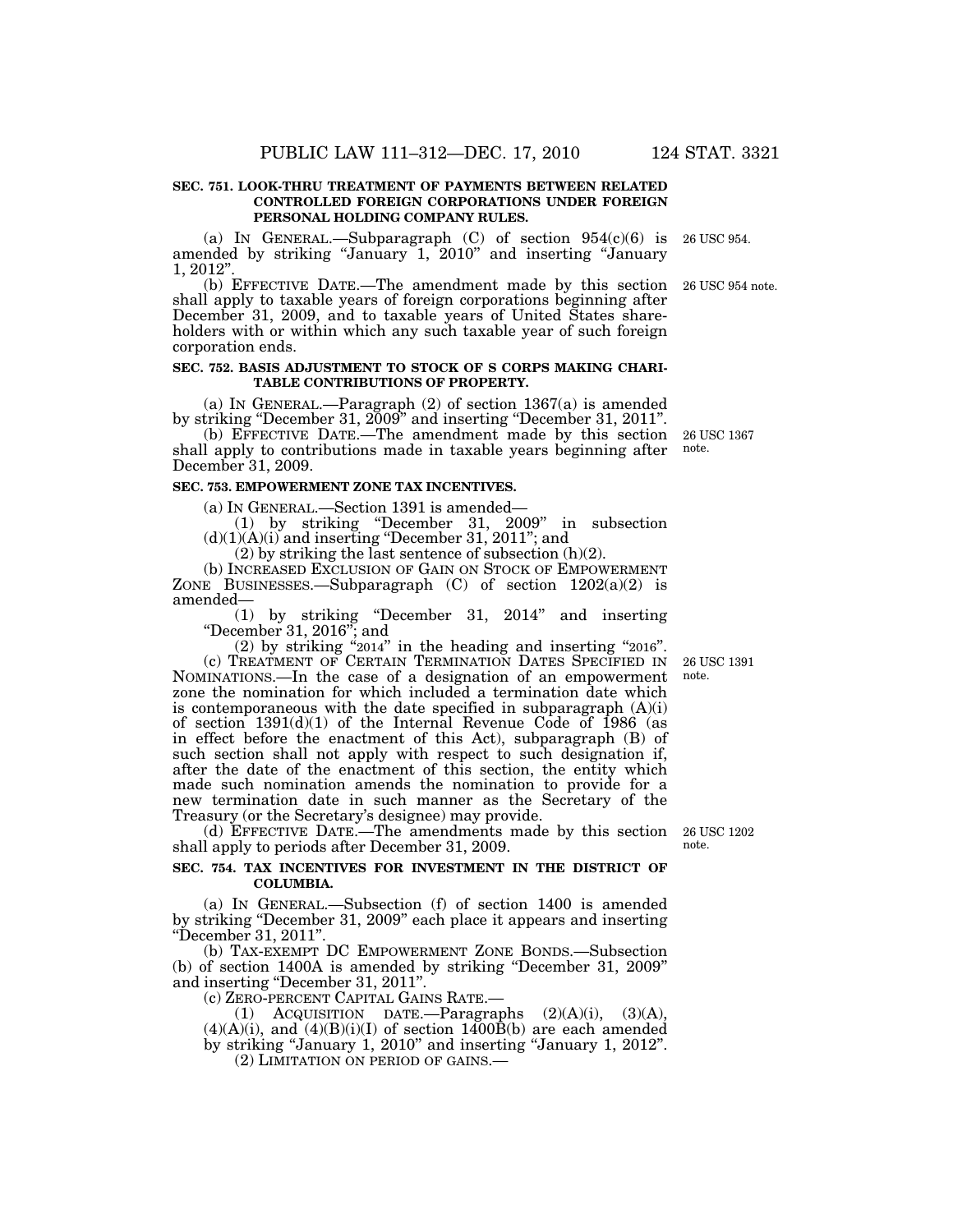26 USC 1400B.

(A) IN GENERAL.—Paragraph (2) of section 1400B(e) is amended—

(i) by striking ''December 31, 2014'' and inserting ''December 31, 2016''; and

(ii) by striking " $2014$ " in the heading and inserting " $2016$ ".

(B) PARTNERSHIPS AND S-CORPS.—Paragraph (2) of section 1400B(g) is amended by striking ''December 31, 2014'' and inserting ''December 31, 2016''.

(d) FIRST-TIME HOMEBUYER CREDIT.—Subsection (i) of section 1400C is amended by striking "January 1, 2010" and inserting "January 1, 2012".<br>
(e) EFFECTIVE DATES.-

Applicability. 26 USC 1400m.

(1) IN GENERAL.—Except as otherwise provided in this subsection, the amendments made by this section shall apply to periods after December 31, 2009.

(2) TAX-EXEMPT DC EMPOWERMENT ZONE BONDS.—The amendment made by subsection (b) shall apply to bonds issued after December 31, 2009.

(3) ACQUISITION DATES FOR ZERO-PERCENT CAPITAL GAINS RATE.—The amendments made by subsection (c) shall apply to property acquired or substantially improved after December 31, 2009.

(4) HOMEBUYER CREDIT.—The amendment made by subsection (d) shall apply to homes purchased after December 31, 2009.

#### **SEC. 755. TEMPORARY INCREASE IN LIMIT ON COVER OVER OF RUM EXCISE TAXES TO PUERTO RICO AND THE VIRGIN ISLANDS.**

(a) IN GENERAL.—Paragraph (1) of section 7652(f) is amended by striking ''January 1, 2010'' and inserting ''January 1, 2012''.

(b) EFFECTIVE DATE.—The amendment made by this section shall apply to distilled spirits brought into the United States after December 31, 2009.

## **SEC. 756. AMERICAN SAMOA ECONOMIC DEVELOPMENT CREDIT.**

(a) IN GENERAL.—Subsection (d) of section 119 of division A of the Tax Relief and Health Care Act of 2006 is amended—

(1) by striking ''first 4 taxable years'' and inserting ''first 6 taxable years'', and

(2) by striking ''January 1, 2010'' and inserting ''January 1, 2012''.

(b) EFFECTIVE DATE.—The amendments made by this section shall apply to taxable years beginning after December 31, 2009.

#### **SEC. 757. WORK OPPORTUNITY CREDIT.**

(a) IN GENERAL.—Subparagraph  $(B)$  of section  $51(c)(4)$  is amended by striking ''August 31, 2011'' and inserting ''December  $31,\,2011".$ 

(b) EFFECTIVE DATE.—The amendment made by this section shall apply to individuals who begin work for the employer after the date of the enactment of this Act.

### **SEC. 758. QUALIFIED ZONE ACADEMY BONDS.**

(a) IN GENERAL.—Section  $54E(c)(1)$  is amended—

- $(1)$  by striking "2008 and" and inserting "2008,", and
- (2) by inserting "and \$400,000,000 for 2011" after "2010,".

26 USC 7652 note.

26 USC 30A.

26 USC 30A.

26 USC 51 note.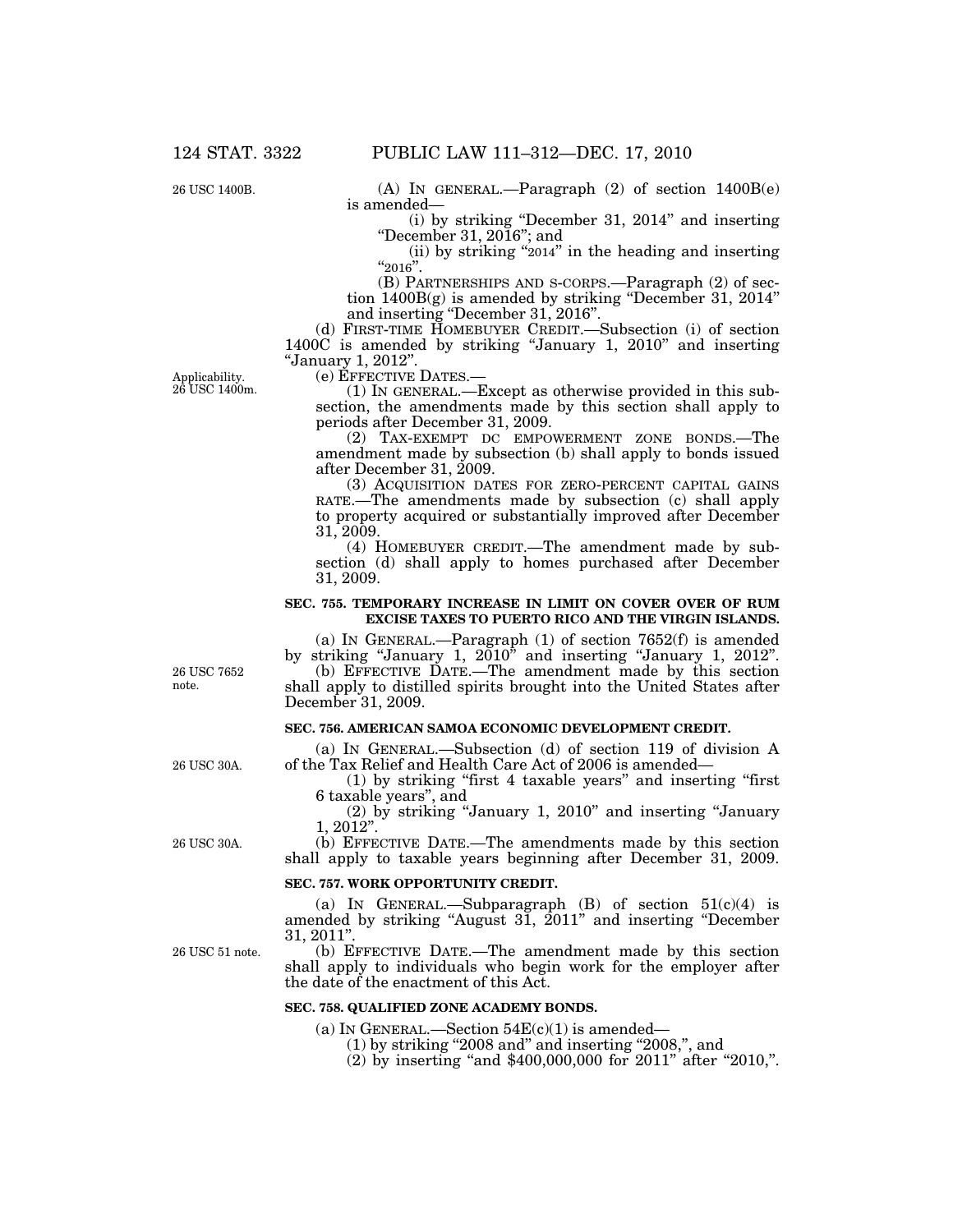(b) REPEAL OF REFUNDABLE CREDIT FOR QZABS.—Paragraph (3) of section 6431(f) is amended by inserting ''determined without regard to any allocation relating to the national zone academy bond limitation for 2011 or any carryforward of such allocation'' after "54E)" in subparagraph  $(A)$ (iii). 26 USC 6431.

(c) EFFECTIVE DATE.—The amendments made by this section 26 USC 54E. shall apply to obligations issued after December 31, 2010.

## **SEC. 759. MORTGAGE INSURANCE PREMIUMS.**

(a) IN GENERAL.—Clause (iv) of section  $163(h)(3)(E)$  is amended by striking ''December 31, 2010'' and inserting ''December 31, 2011''.

(b) EFFECTIVE DATE.—The amendment made by this section 26 USC 163 note. shall apply to amounts paid or accrued after December 31, 2010.

## **SEC. 760. TEMPORARY EXCLUSION OF 100 PERCENT OF GAIN ON CER-TAIN SMALL BUSINESS STOCK.**

(a) IN GENERAL.—Paragraph  $(4)$  of section  $1202(a)$  is amended— (1) by striking ''January 1, 2011'' and inserting ''January 1, 2012'', and

(2) by inserting "AND  $2011$ " after " $2010$ " in the heading thereof.

(b) EFFECTIVE DATE.—The amendments made by this section 26 USC 1202 shall apply to stock acquired after December 31, 2010. note.

# **Subtitle D—Temporary Disaster Relief Provisions**

## **PART**

## **Subpart A—New York Liberty Zone**

## **SEC. 761. TAX-EXEMPT BOND FINANCING.**

(a) IN GENERAL.—Subparagraph (D) of section  $1400L(d)(2)$  is amended by striking "January 1, 2010" and inserting "January 1, 2012''.

(b) EFFECTIVE DATE.—The amendment made by this section shall apply to bonds issued after December 31, 2009. 26 USC 1400L note.

## **Subpart B—GO Zone**

#### **SEC. 762. INCREASE IN REHABILITATION CREDIT.**

(a) IN GENERAL.—Subsection (h) of section 1400N is amended by striking ''December 31, 2009'' and inserting ''December 31, 2011''.

(b) EFFECTIVE DATE.—The amendment made by this section shall apply to amounts paid or incurred after December 31, 2009.

## **SEC. 763. LOW-INCOME HOUSING CREDIT RULES FOR BUILDINGS IN GO ZONES.**

Section  $1400N(c)(5)$  is amended by striking "January 1, 2011" and inserting ''January 1, 2012''.

26 USC 1400N note.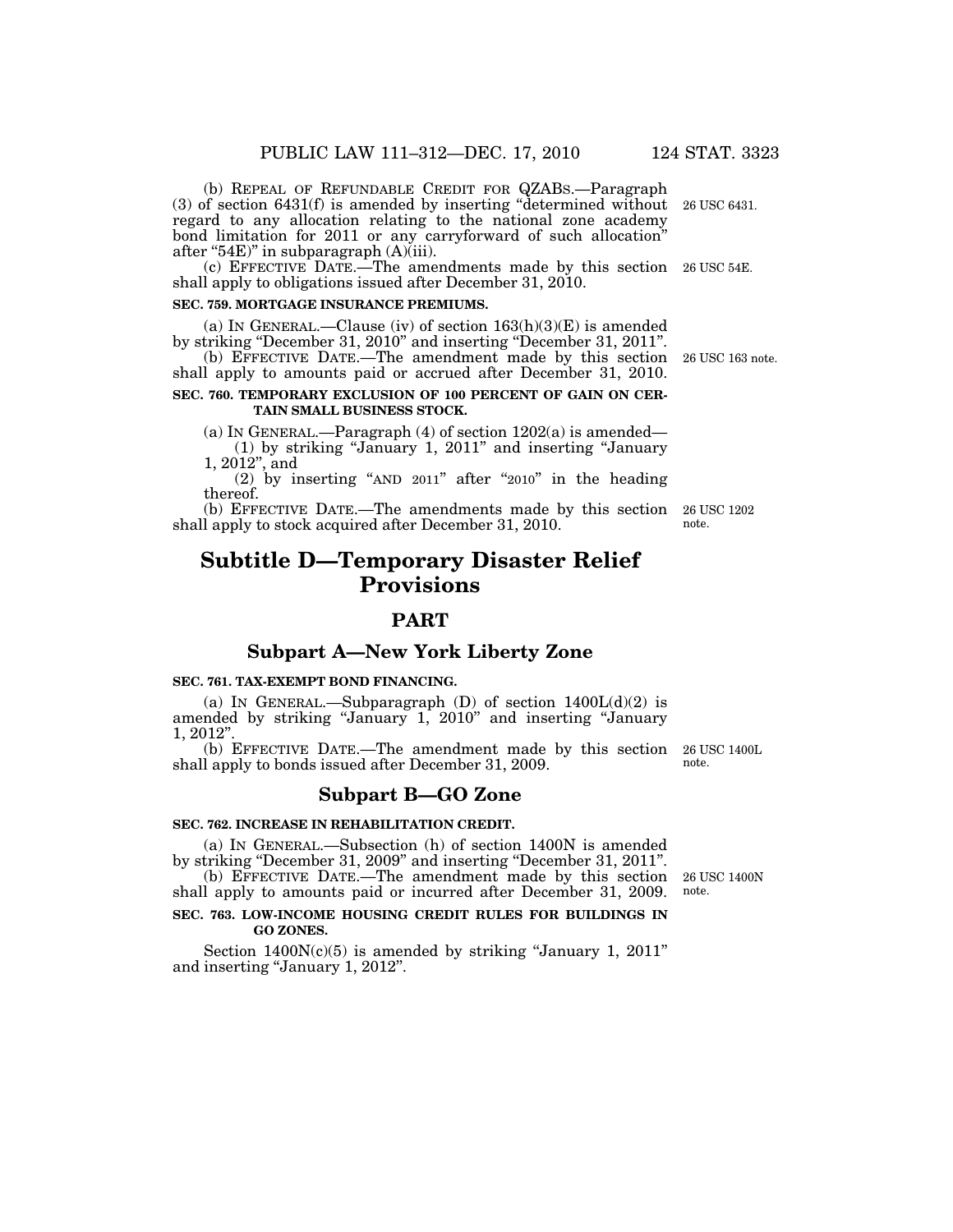## **SEC. 764. TAX-EXEMPT BOND FINANCING.**

26 USC 1400N.

(a) IN GENERAL.—Paragraphs  $(2)(D)$  and  $(7)(C)$  of section  $1400N(a)$  are each amended by striking "January 1, 2011" and inserting "January 1, 2012".

(b) CONFORMING AMENDMENTS.—Sections  $702(d)(1)$  and  $704(a)$ of the Heartland Disaster Tax Relief Act of 2008 are each amended by striking ''January 1, 2011'' each place it appears and inserting ''January 1, 2012''.

## **SEC. 765. BONUS DEPRECIATION DEDUCTION APPLICABLE TO THE GO ZONE.**

(a) IN GENERAL.—Paragraph (6) of section 1400N(d) is amended—

(1) by striking ''December 31, 2010'' both places it appears in subparagraph (B) and inserting "December 31, 2011", and

(2) by striking ''January 1, 2010'' in the heading and the text of subparagraph (D) and inserting ''January 1, 2012''.

(b) EFFECTIVE DATE.—The amendment made by this section shall apply to property placed in service after December 31, 2009.

## **TITLE VIII—BUDGETARY PROVISIONS**

## **SEC. 801. DETERMINATION OF BUDGETARY EFFECTS.**

The budgetary effects of this Act, for the purpose of complying with the Statutory Pay-As-You-Go Act of 2010, shall be determined by reference to the latest statement titled ''Budgetary Effects of PAYGO Legislation'' for this Act, jointly submitted for printing in the Congressional Record by the Chairmen of the House and Senate Budget Committees, provided that such statement has been submitted prior to the vote on passage in the House acting first on this conference report or amendment between the Houses.

#### **SEC. 802. EMERGENCY DESIGNATIONS.**

(a) STATUTORY PAYGO.—This Act is designated as an emergency requirement pursuant to section 4(g) of the Statutory Pay-As-You-Go Act of  $2010$  (Public Law 111–139; 2 U.S.C. 933(g)) except to the extent that the budgetary effects of this Act are determined to be subject to the current policy adjustments under sections 4(c) and 7 of the Statutory Pay-As-You-Go Act.

(b) SENATE.—In the Senate, this Act is designated as an emergency requirement pursuant to section 403(a) of S. Con. Res. 13 (111th Congress), the concurrent resolution on the budget for fiscal year 2010.

26 USC 1400N.